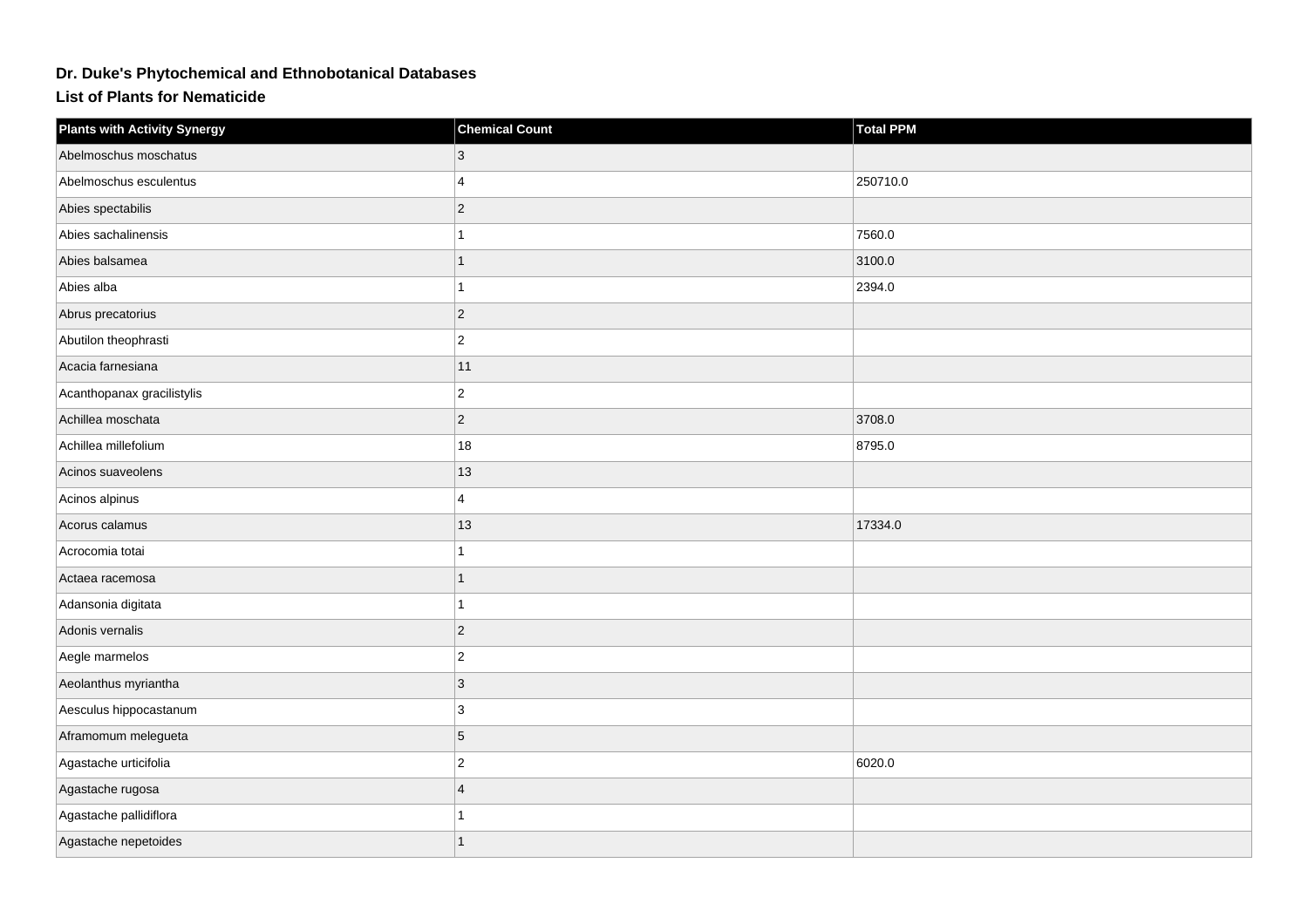| <b>Plants with Activity Synergy</b> | <b>Chemical Count</b> | <b>Total PPM</b> |
|-------------------------------------|-----------------------|------------------|
| Agastache foeniculum                | $\overline{2}$        |                  |
| Agathosma betulina                  |                       |                  |
| Ageratum conyzoides                 | 6                     |                  |
| Agrimonia eupatoria                 | 1                     |                  |
| Ajuga bracteosa                     |                       |                  |
| Akebia quinata                      | $\overline{2}$        |                  |
| Aleurites moluccana                 | $\overline{c}$        | 551290.0         |
| Aleurites fordii                    | 1                     | 48000.0          |
| Alisma plantago-aquatica            |                       |                  |
| Alliaria petiolata                  | $\overline{c}$        | 114400.0         |
| Allium schoenoprasum                | 3                     | 82260.0          |
| Allium sativum var. sativum         | $\overline{7}$        | 55600.0          |
| Allium cepa                         | 6                     | 4850.0           |
| Allium ampeloprasum                 | $\overline{2}$        |                  |
| Aloe vera                           | 3                     |                  |
| Aloysia citrodora                   | 13                    | 14224.0          |
| Alpinia officinarum                 | $\overline{7}$        | 800.0            |
| Alpinia galanga                     | 11                    | 100080.0         |
| Althaea officinalis                 | $\overline{2}$        |                  |
| Ammi visnaga                        | $\overline{a}$        |                  |
| Ammi majus                          |                       |                  |
| Amomum xanthioides                  | $\overline{2}$        |                  |
| Amomum compactum                    | $\overline{7}$        |                  |
| Amphicarpaea bracteata              | $\overline{2}$        |                  |
| Anacardium occidentale              | 6                     | 251434.0         |
| Anamirta cocculus                   | $\overline{2}$        | 33192.0          |
| Ananas comosus                      | $\overline{7}$        | 15258.54         |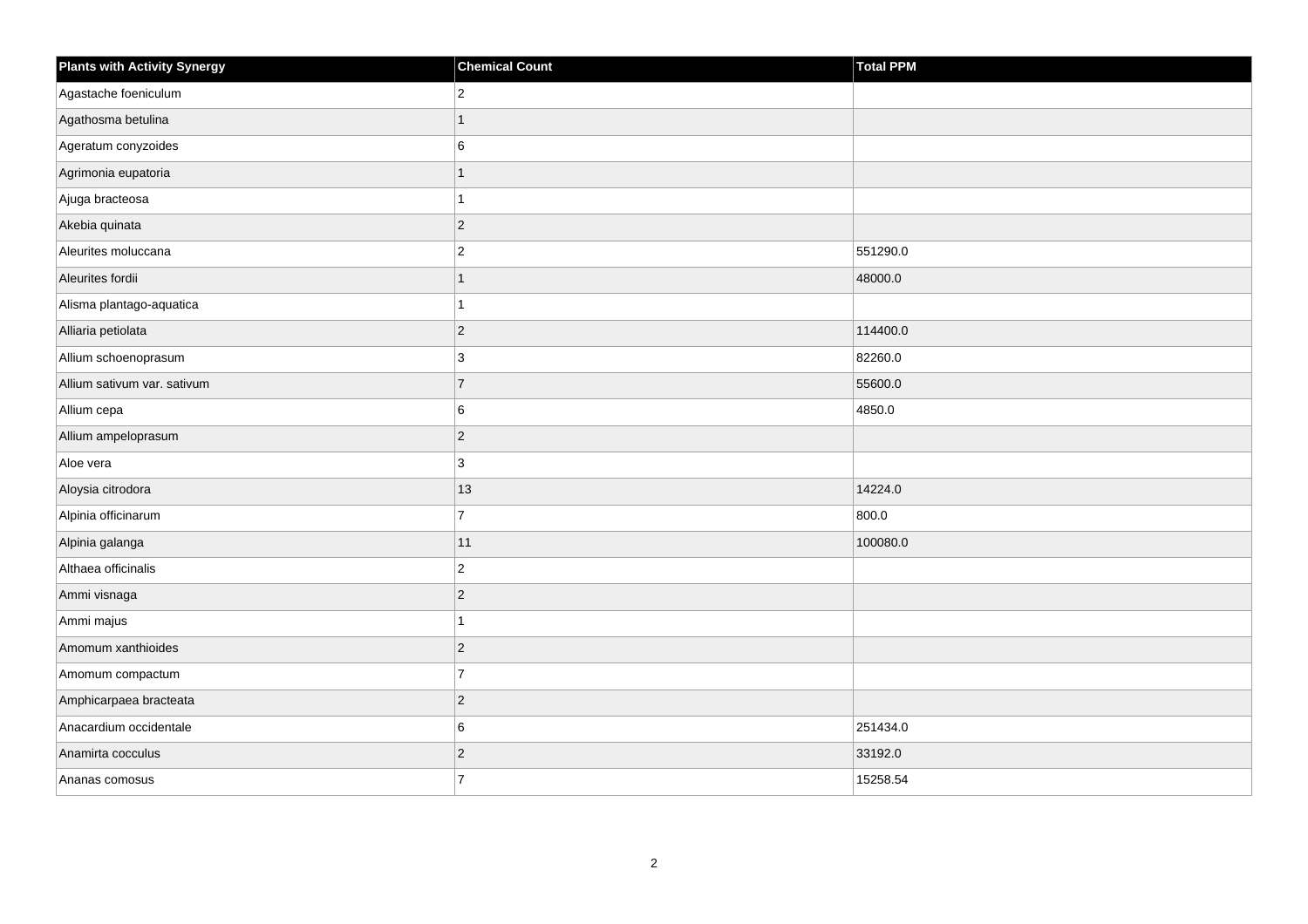| <b>Plants with Activity Synergy</b> | <b>Chemical Count</b> | <b>Total PPM</b> |
|-------------------------------------|-----------------------|------------------|
| Anaphalis margaritacea              | 1                     |                  |
| Anethum graveolens                  | 13                    | 34342.0          |
| Angelica sinensis                   | 6                     |                  |
| Angelica archangelica               | 9                     | 2640.0           |
| Anisomeles malabarica               |                       |                  |
| Annona squamosa                     | 8                     |                  |
| Annona reticulata                   | $\overline{3}$        |                  |
| Annona muricata                     |                       |                  |
| Annona cherimola                    | $\overline{3}$        | 259000.0         |
| Anthriscus cerefolium               | $\overline{2}$        | 150800.0         |
| Apium graveolens                    | 13                    | 1620428.6        |
| Aquilegia vulgaris                  | 3                     | 172160.0         |
| Arachis hypogaea                    | 3                     | 489140.0         |
| Aralia cordata                      | $\overline{2}$        | 13.5             |
| Arctium lappa                       | $\overline{4}$        |                  |
| Areca catechu                       | $\overline{2}$        | 60480.0          |
| Argemone mexicana                   | 5                     | 377200.0         |
| Aristolochia serpentaria            |                       |                  |
| Armoracia rusticana                 | 1                     |                  |
| Arnica montana                      | $\overline{2}$        |                  |
| Artemisia vulgaris                  | 5                     | 2.8              |
| Artemisia salsoloides               | $\overline{7}$        |                  |
| Artemisia pallens                   |                       |                  |
| Artemisia maritima                  |                       | 4000.0           |
| Artemisia herba-alba                | 5                     | 2184.0           |
| Artemisia dracunculus               | 12                    | 8200.0           |
| Artemisia cina                      | $\overline{2}$        | 48000.0          |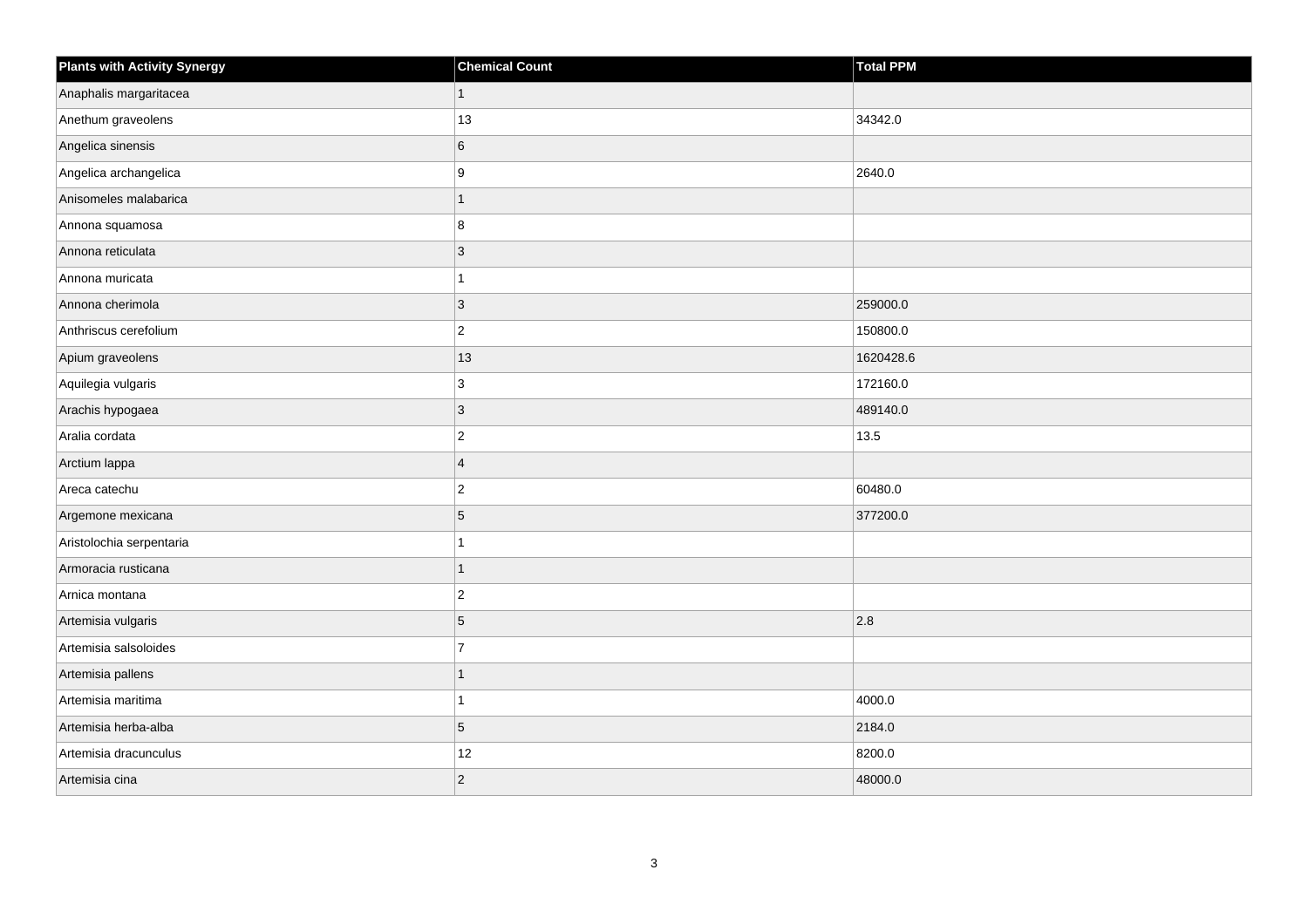| <b>Plants with Activity Synergy</b> | <b>Chemical Count</b> | <b>Total PPM</b> |
|-------------------------------------|-----------------------|------------------|
| Artemisia capillaris                |                       |                  |
| Artemisia annua                     | 13                    | 28380.0          |
| Artemisia absinthium                | $\overline{c}$        |                  |
| Artocarpus altilis                  | 1                     |                  |
| Asarum canadense                    | 4                     |                  |
| Asclepias syriaca                   | $\overline{2}$        | 362520.0         |
| Asiasarum sieboldii                 | 4                     |                  |
| Asiasarum heterotropoides           | $\overline{2}$        |                  |
| Asimina triloba                     | 8                     | 50747.688        |
| Aspalathus linearis                 | 1                     |                  |
| Asparagus officinalis               | 4                     | 35354.0          |
| Astragalus membranaceus             |                       |                  |
| Astrocaryum vulgare                 |                       |                  |
| Avena sativa                        | 3                     |                  |
| Averrhoa carambola                  |                       |                  |
| Azadirachta indica                  | 3                     | 238860.0         |
| Bactris gasipaes                    | 3                     |                  |
| Balanites aegyptiacus               | $\overline{2}$        | 649000.0         |
| Ballota nigra                       |                       |                  |
| Benincasa hispida                   | $\overline{2}$        | 50250.0          |
| Bertholletia excelsa                | 3                     | 880600.0         |
| Beta vulgaris                       | $\overline{2}$        | 10568.0          |
| Bidens pilosa                       | 3                     |                  |
| Bixa orellana                       | $\overline{2}$        |                  |
| Bocconia frutescens                 | $\overline{c}$        |                  |
| Bocconia arborea                    |                       |                  |
| Borago officinalis                  | $\overline{2}$        |                  |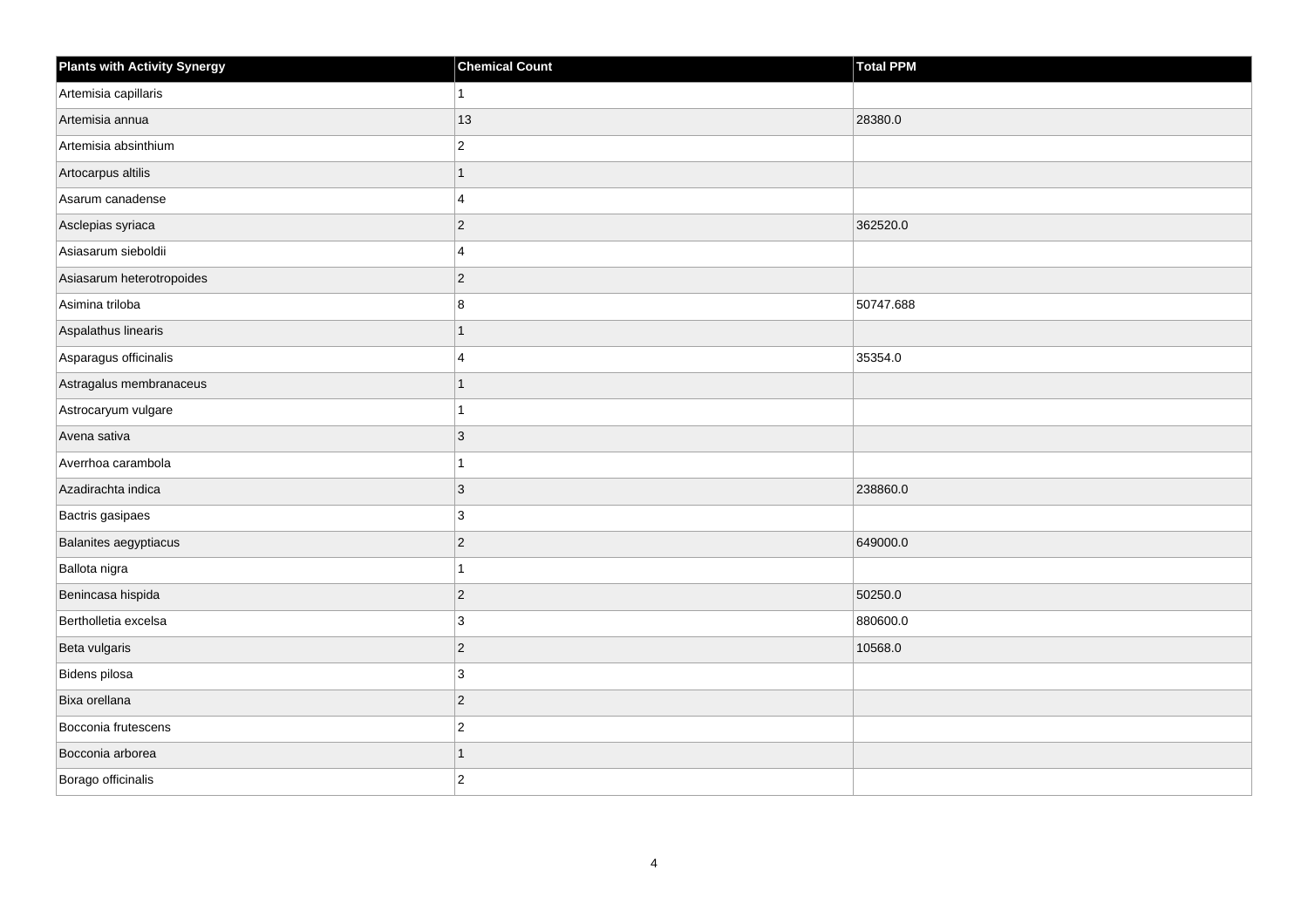| <b>Plants with Activity Synergy</b> | <b>Chemical Count</b> | <b>Total PPM</b> |
|-------------------------------------|-----------------------|------------------|
| Boronia megastigma                  | 3                     | 15200.0          |
| Boswellia serrata                   |                       |                  |
| Boswellia sacra                     |                       |                  |
| Brassica rapa                       | $\overline{2}$        | 5410.0           |
| Brassica oleracea var. viridis I.   | 3                     |                  |
| Brassica oleracea var. sabellica I. | 3                     | 27920.0          |
| Brassica oleracea var. italica      | $\overline{2}$        |                  |
| Brassica oleracea var. gemmifera    | 3                     | 14794.0          |
| Brassica oleracea var. capitata I.  | $\overline{7}$        | 14440.0          |
| Brassica oleracea var. botrytis I.  | $\overline{2}$        | 29368.0          |
| Brassica oleracea                   | 5                     | 6886.7           |
| Brassica nigra                      | $\overline{2}$        | 9720.0           |
| Brassica napus var. napobrassica    | $\overline{2}$        | 11410.0          |
| Brassica chinensis                  | $\overline{2}$        | 26070.0          |
| Bryonia alba                        |                       |                  |
| Bupleurum chinense                  |                       |                  |
| Bursera delpechiana                 | 3                     | 25920.0          |
| <b>Buxus sempervirens</b>           |                       |                  |
| Cajanus cajan                       | $\overline{2}$        | 68228.0          |
| Calamintha nepeta                   | 11                    |                  |
| Calendula officinalis               | 3                     | 521200.0         |
| Callicarpa americana                | 6                     |                  |
| Calotropis sp.                      | $\overline{a}$        | 343800.0         |
| Camellia sinensis                   | 19                    | 29846.0          |
| Cananga odorata                     | 5                     |                  |
| Canarium indicum                    | 3                     | 717744.0         |
| Canavalia ensiformis                |                       |                  |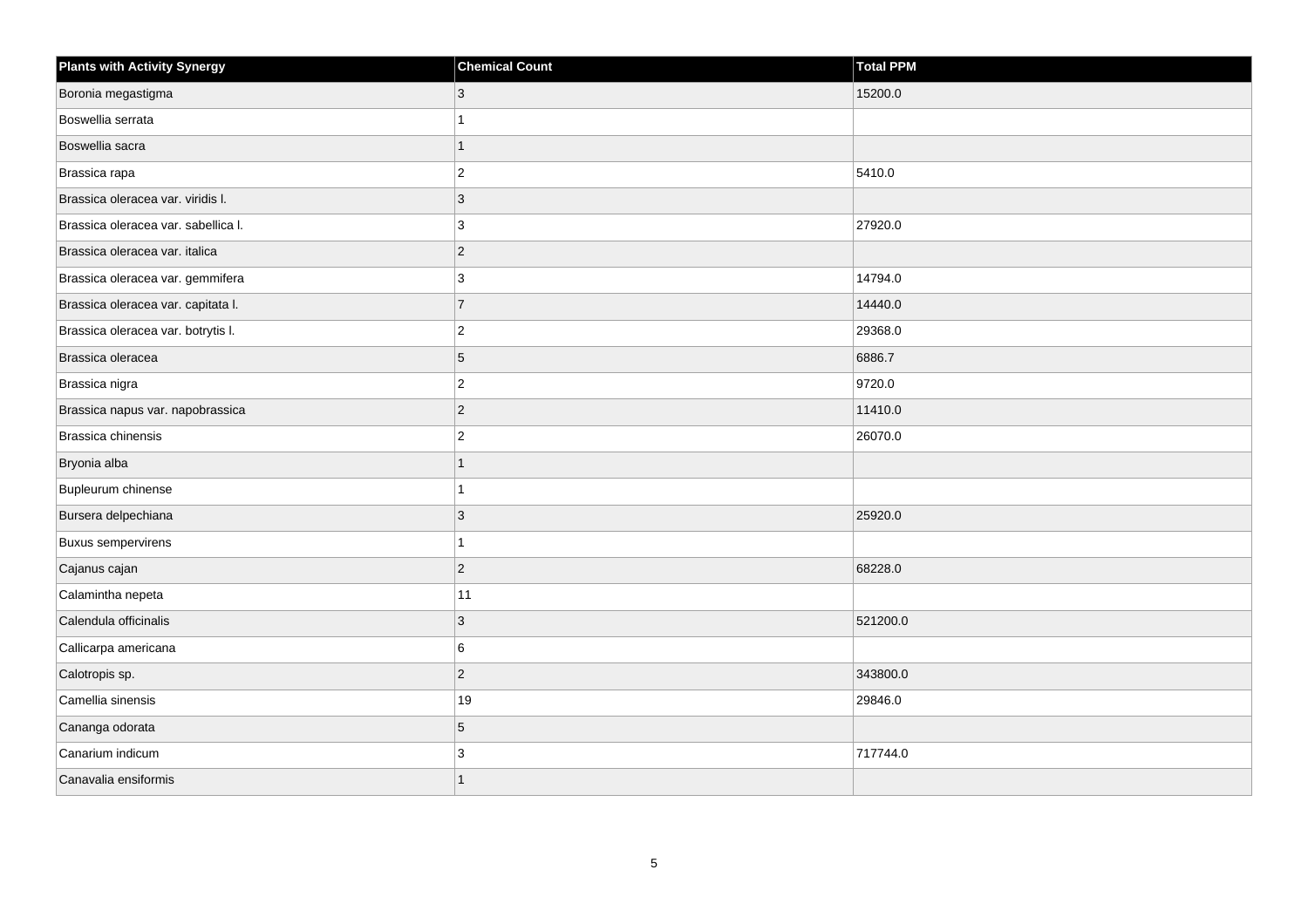| <b>Plants with Activity Synergy</b> | <b>Chemical Count</b> | Total PPM  |
|-------------------------------------|-----------------------|------------|
| Cannabis sativa                     | 3                     | 501200.0   |
| Capparis spinosa                    | 3                     | 6476.0     |
| Capsicum frutescens                 | 12                    | 19584.0    |
| Capsicum annuum                     | 9                     | 73654.0    |
| Carapa guianensis                   |                       |            |
| Carica papaya                       | $\overline{7}$        | 267050.0   |
| Carthamus tinctorius                | 8                     | 1019130.62 |
| Carum carvi                         | 14                    | 266267.0   |
| Carya illinoensis                   | 3                     |            |
| Cassia tora                         | 1                     | 9916.0     |
| Catalpa bignonioides                |                       |            |
| Caulophyllum thalictroides          | $\overline{2}$        |            |
| Cedrus libani                       |                       |            |
| Cedrus deodora                      | 1                     | 84930.0    |
| Ceiba pentandra                     | 3                     |            |
| Centaurea calcitrapa                | 3                     |            |
| Centaurium erythraea                | $\overline{2}$        |            |
| Centella asiatica                   | 8                     |            |
| Ceratonia siliqua                   | 3                     |            |
| Chamaelirium luteum                 |                       |            |
| Chamaemelum nobile                  | 5                     |            |
| Chelidonium majus                   | $\overline{c}$        |            |
| Chenopodium ambrosioides            | $\boldsymbol{\Delta}$ | 36000.0    |
| Chenopodium album                   |                       |            |
| Chrysanthemum x morifolium          | 8                     |            |
| Chrysanthemum parthenium            | 9                     |            |
| Chrysanthemum balsamita             | $\Delta$              |            |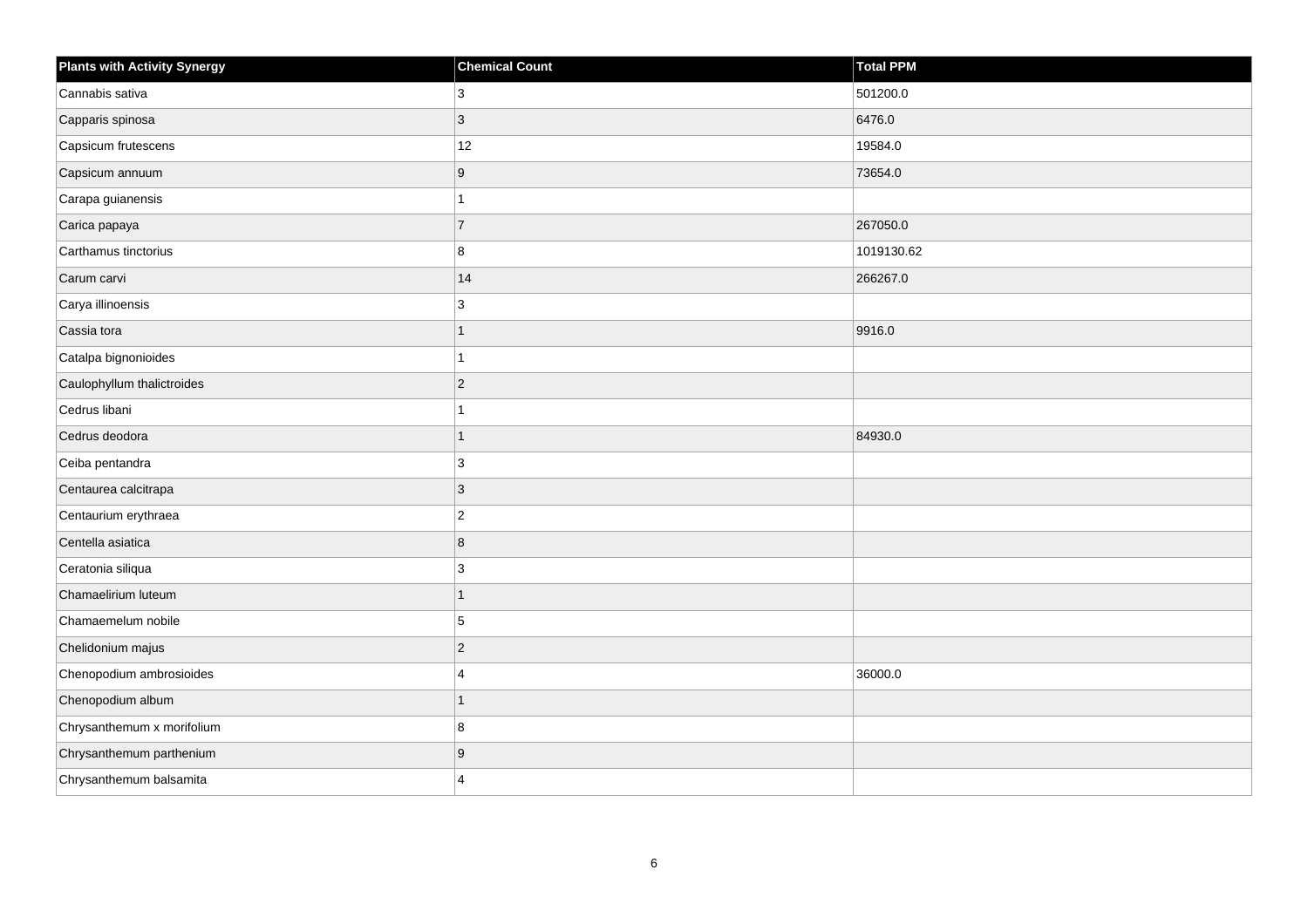| <b>Plants with Activity Synergy</b> | <b>Chemical Count</b> | Total PPM          |
|-------------------------------------|-----------------------|--------------------|
| Cicer arietinum                     | $\overline{4}$        | 70150.0            |
| Cichorium intybus                   | 3                     | 35972.0            |
| Cichorium endivia                   | 3                     | 38324.0            |
| Cimicifuga racemosa                 | 1                     |                    |
| Cinnamomum verum                    | 21                    | 87736.0            |
| Cinnamomum camphora                 | 13                    | 448100.0           |
| Cinnamomum aromaticum               | 17                    | 22450.0            |
| Cistus ladaniferus                  | $\overline{7}$        | 20020.0            |
| Citrullus lanatus                   | $\overline{7}$        | 532160.0           |
| Citrullus colocynthis               | 9                     |                    |
| Citrus sinensis                     | 13                    | 25429.3            |
| Citrus reticulata                   | $16\,$                | 27054.199999999993 |
| Citrus paradisi                     | 11                    | 6820.0             |
| Citrus mitis                        | 4                     |                    |
| Citrus medica                       | 1                     |                    |
| Citrus limon                        | 9                     |                    |
| Citrus aurantium                    | 15                    | 19302.0            |
| Citrus aurantiifolia                | 13                    | 23524.0            |
| Cleonia lusitanica                  | $\overline{7}$        |                    |
| Cnicus benedictus                   | 6                     | 131040.0           |
| Cocos nucifera                      | $\overline{7}$        | 454408.0           |
| Coffea arabica                      | 4                     | 47360.0            |
| Coix lacryma-jobi                   | 3                     |                    |
| Collinsonia canadensis              | 1                     |                    |
| Colocasia esculenta                 | $\overline{c}$        | 54450.0            |
| Commiphora myrrha                   | 3                     |                    |
| Conyza canadensis                   | $\overline{2}$        |                    |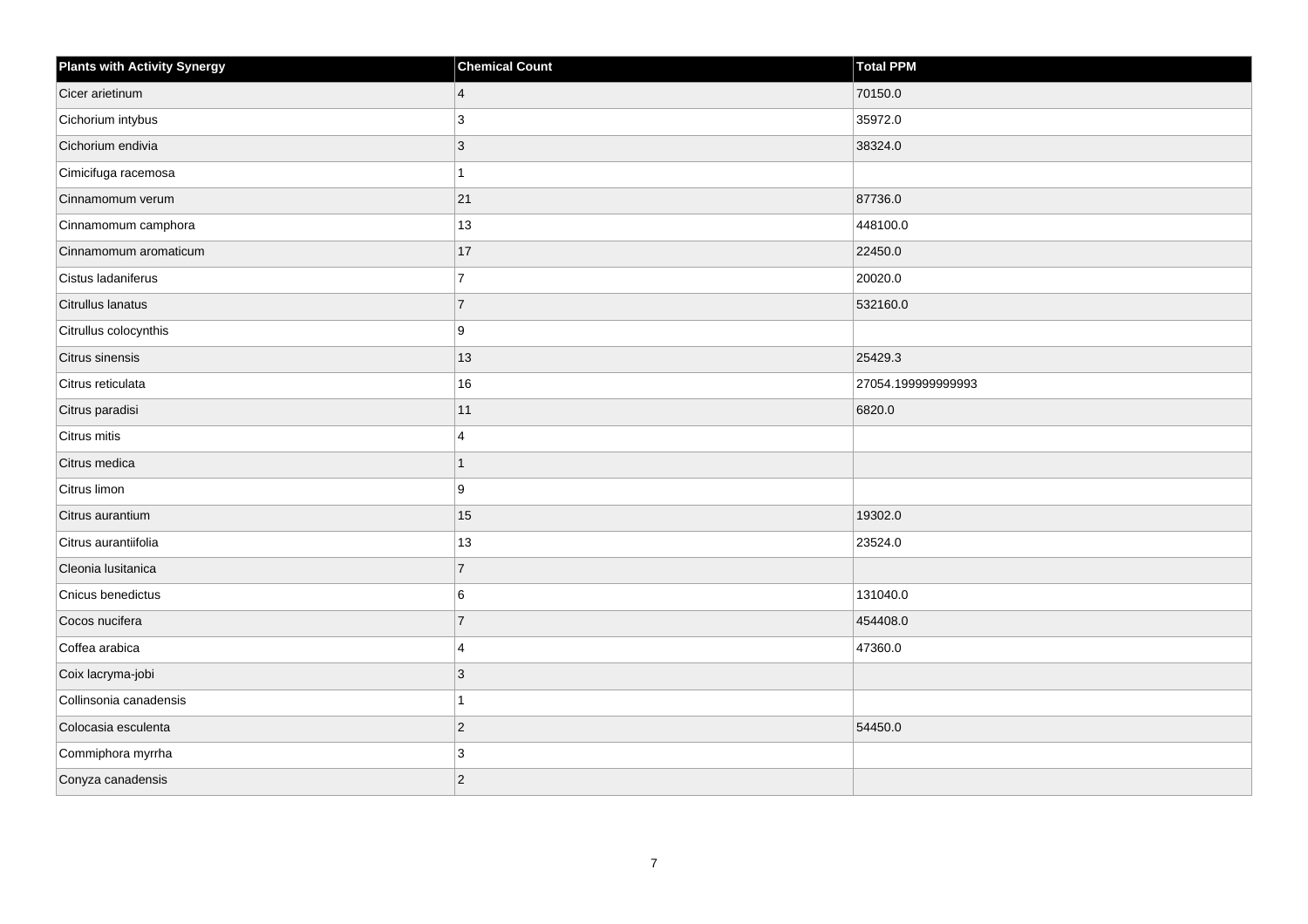| <b>Plants with Activity Synergy</b> | <b>Chemical Count</b> | <b>Total PPM</b> |
|-------------------------------------|-----------------------|------------------|
| Corchorus olitorius                 | $\overline{2}$        | 258930.0         |
| Coriandrum sativum                  | 14                    | 77860.0          |
| Coridothymus capitatus              | 6                     |                  |
| Cornus mas                          | 1                     |                  |
| Corydalis spp                       |                       |                  |
| Corylus avellana                    | 3                     | 196300.0         |
| Costus speciosus                    |                       |                  |
| Crataegus rhipidophylla             | $\overline{2}$        |                  |
| Crataegus laevigata                 | $\overline{c}$        |                  |
| Crocus sativus                      | $\boldsymbol{9}$      |                  |
| Croton tiglium                      | 3                     | 274000.0         |
| Croton lechleri                     | 3                     |                  |
| Croton eluteria                     | 3                     |                  |
| Cryptostegia grandifolia            | $\overline{2}$        | 78320.0          |
| Cryptotaenia japonica               | $\overline{c}$        |                  |
| Cucumis sativus                     | 3                     | 2389852.0        |
| Cucumis melo                        | 5                     | 3145024.0        |
| Cucurbita spp                       | 3                     | 22790.0          |
| Cucurbita pepo                      | $\mathbf{3}$          | 632665.0         |
| Cucurbita maxima                    | $\overline{a}$        | 392220.0         |
| Cucurbita foetidissima              | 3                     |                  |
| Cuminum cyminum                     | 9                     | 4894.0           |
| Cunila origanoides                  | 4                     | 22596.0          |
| Curcuma zedoaria                    | $\overline{2}$        | 5840.0           |
| Curcuma xanthorrhiza                | $\overline{a}$        | 20000.0          |
| Curcuma longa                       | 12                    | 105183.0         |
| Cyamopsis tetragonoloba             | 3                     |                  |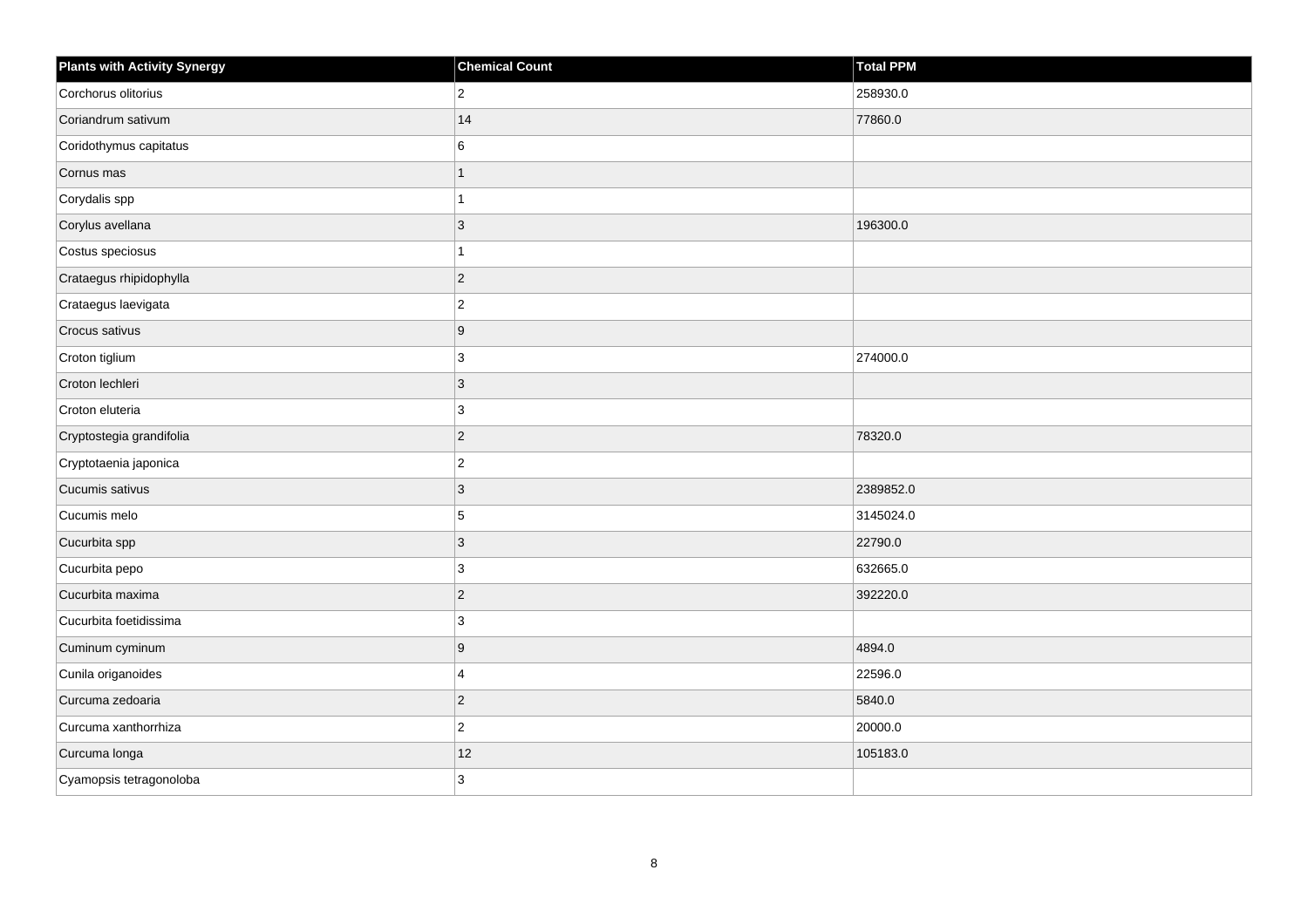| <b>Plants with Activity Synergy</b> | <b>Chemical Count</b> | <b>Total PPM</b> |
|-------------------------------------|-----------------------|------------------|
| Cydonia oblonga                     | $\overline{2}$        |                  |
| Cymbopogon winterianus              | 9                     | 19766.0          |
| Cymbopogon parkeri                  | $\overline{4}$        | 33802.0          |
| Cymbopogon nardus                   | 11                    | 26664.0          |
| Cymbopogon martinii                 | 5                     | 23500.0          |
| Cymbopogon flexuosus                | $\overline{7}$        | 32000.0          |
| Cymbopogon citratus                 | $\boldsymbol{9}$      | 58104.0          |
| Cynara cardunculus                  | 3                     | 10230.0          |
| Cyperus rotundus                    | $\mathbf{3}$          |                  |
| Cytisus scoparius                   | $\mathbf{1}$          | 61920.0          |
| Datura stramonium                   | $\mathbf 2$           | 150000.0         |
| Daucus carota                       | 14                    | 281300.0         |
| Dianthus caryophyllus               | $\mathbf{1}$          |                  |
| Dictamnus hispanicus                | 1                     |                  |
| Dictamnus albus                     | $\overline{4}$        |                  |
| Dioscorea pentaphylla               | $\vert$ 2             | 6260.0           |
| Diospyros virginiana                | $\mathbf 2$           |                  |
| Dipsacus fullonum                   | $\overline{c}$        |                  |
| Dipteryx odorata                    | $\vert$ 2             | 10750.0          |
| Dodonaea viscosa                    | $\mathbf 2$           | 266740.0         |
| Dracocephalum thymiflora            | $\overline{4}$        | 440.0            |
| Drimys winteri                      | $\mathbf{1}$          |                  |
| Echinacea spp                       | $\mathbf{3}$          |                  |
| Echinacea purpurea                  | $\overline{1}$        |                  |
| Echinacea pallida                   | $\mathbf{1}$          |                  |
| Echinacea angustifolia              | 4                     |                  |
| Elaeagnus angustifolia              | $\overline{c}$        |                  |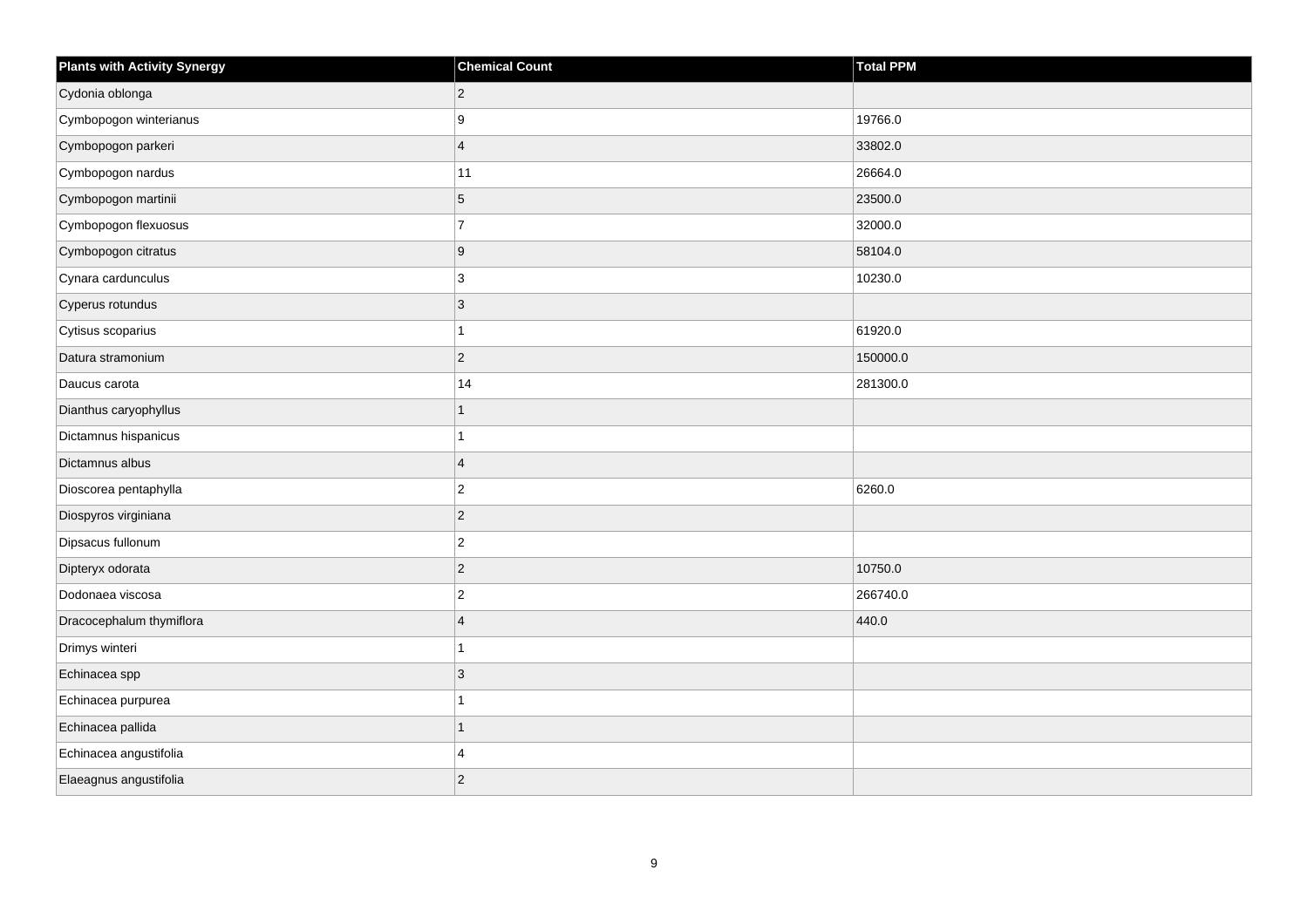| <b>Plants with Activity Synergy</b> | <b>Chemical Count</b> | <b>Total PPM</b> |
|-------------------------------------|-----------------------|------------------|
| Elaeis oleifera                     |                       |                  |
| Elaeis guineensis                   | 3                     |                  |
| Elettaria cardamomum                | $16\,$                | 243002.0         |
| Eleutherococcus senticosus          | $\overline{1}$        |                  |
| Elsholtzia polystachya              | 8                     |                  |
| Elsholtzia pilosa                   | $\overline{3}$        |                  |
| Elsholtzia nipponica                | $\mathbf{3}$          |                  |
| Elsholtzia eriostachya              | $\overline{2}$        |                  |
| Elsholtzia densa                    | $\overline{c}$        |                  |
| Elsholtzia cristata                 | $\overline{2}$        |                  |
| Elsholtzia blanda                   | 6                     |                  |
| Elytrigia repens                    | 5                     |                  |
| Ephedra sinica                      | 11                    |                  |
| Eriobotrya japonica                 | 3                     |                  |
| Eruca sativa                        | $\overline{7}$        |                  |
| Erythrina crista-galli              | $\overline{3}$        | 107470.0         |
| Erythroxylum coca                   |                       |                  |
| Eschscholzia californica            | $\overline{2}$        |                  |
| Eucalyptus viridis                  | $\overline{7}$        |                  |
| Eucalyptus tetraptera               | $\overline{4}$        |                  |
| Eucalyptus tereticornis             | 8                     |                  |
| Eucalyptus stoatei                  | $\overline{4}$        |                  |
| Eucalyptus sparsa                   | $\overline{7}$        |                  |
| Eucalyptus sp                       | $\overline{2}$        |                  |
| Eucalyptus sideroxylon              | 8                     |                  |
| Eucalyptus siderophloia             | 9                     |                  |
| Eucalyptus saligna                  | 8                     |                  |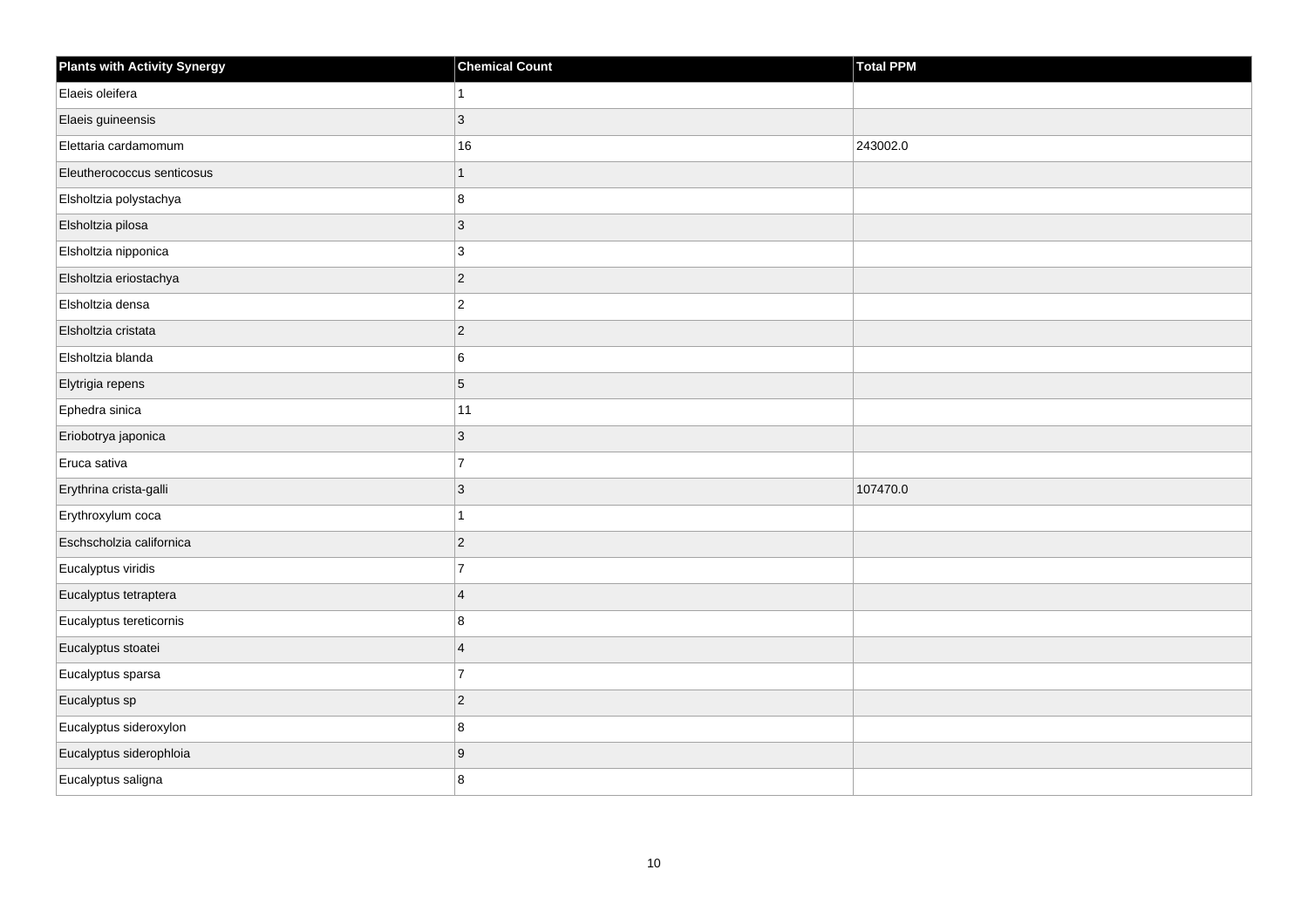| <b>Plants with Activity Synergy</b> | <b>Chemical Count</b> | Total PPM |
|-------------------------------------|-----------------------|-----------|
| Eucalyptus punctata                 | 8                     |           |
| Eucalyptus porosa                   | $\overline{7}$        |           |
| Eucalyptus populnea                 | $\bf 8$               |           |
| Eucalyptus polyanthemos             | 9                     |           |
| Eucalyptus paniculata               | $\,6\,$               |           |
| Eucalyptus oviformis                | 9                     |           |
| Eucalyptus odorata                  | $\overline{7}$        |           |
| Eucalyptus ochrophloia              | $\overline{7}$        |           |
| Eucalyptus occidentalis             | $\boldsymbol{9}$      |           |
| Eucalyptus nova-anglica             | 3                     |           |
| Eucalyptus moluccana                | $\boldsymbol{9}$      |           |
| Eucalyptus melliodora               | 9                     |           |
| Eucalyptus melanophloia             | $\overline{7}$        |           |
| Eucalyptus maideni                  | 9                     |           |
| Eucalyptus maculata                 | $\bf 8$               |           |
| Eucalyptus leucoxylon               | $\overline{7}$        |           |
| Eucalyptus largisparsa              | $\overline{7}$        |           |
| Eucalyptus lansdowneana             | $\overline{7}$        |           |
| Eucalyptus intertexta               | $\overline{7}$        |           |
| Eucalyptus incrassata               | $\overline{4}$        |           |
| Eucalyptus globulus                 | 13                    | 63000.0   |
| Eucalyptus forrestiana              | $\overline{4}$        |           |
| Eucalyptus fasiculosa               | $\overline{7}$        |           |
| Eucalyptus erythrandra              | $\overline{4}$        |           |
| Eucalyptus dolichorhyncha           | $\overline{4}$        |           |
| Eucalyptus diversicolor             | 9                     |           |
| Eucalyptus desquamata               | $\overline{7}$        |           |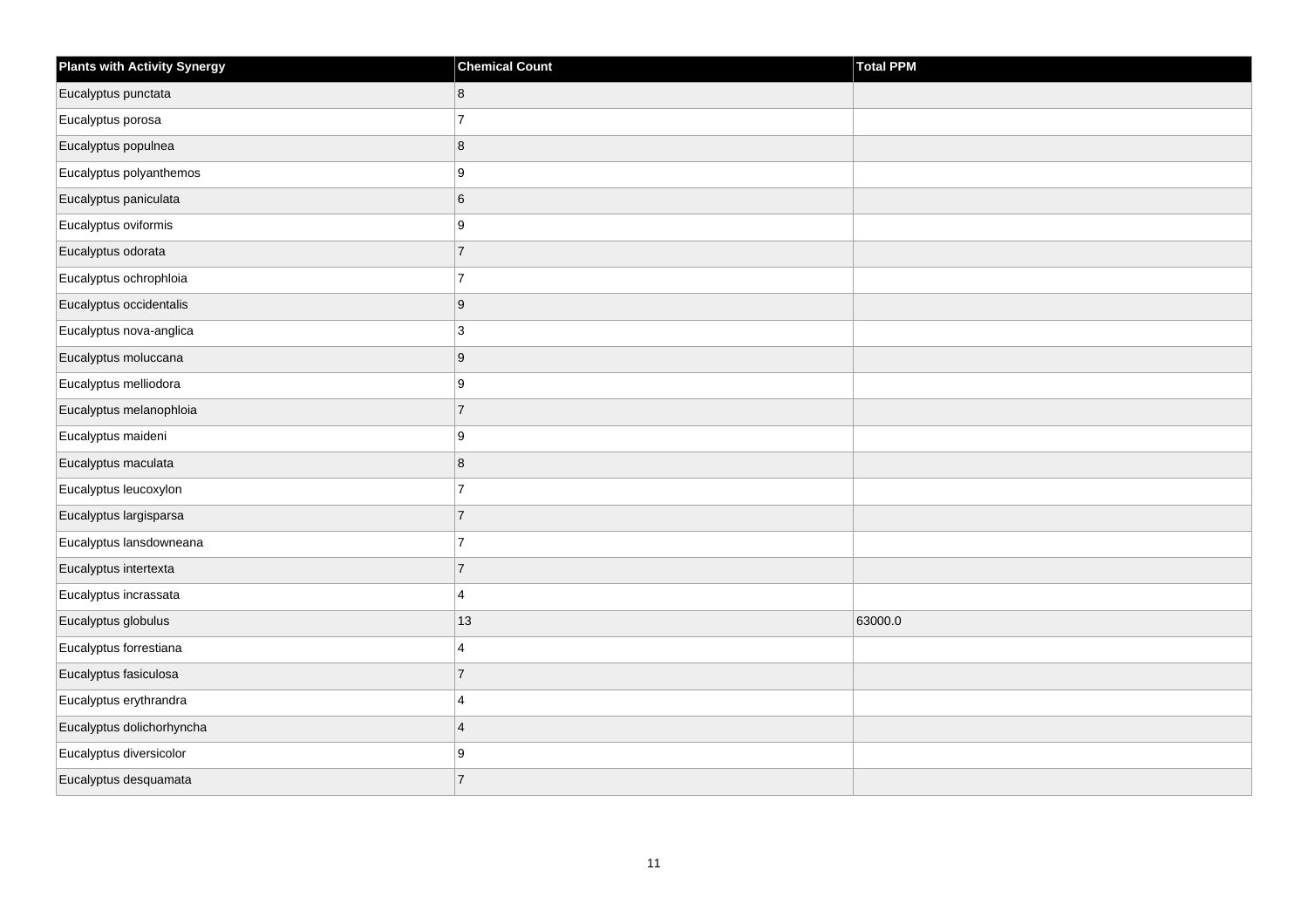| <b>Plants with Activity Synergy</b> | <b>Chemical Count</b> | Total PPM |
|-------------------------------------|-----------------------|-----------|
| Eucalyptus dealbata                 | 9                     |           |
| Eucalyptus cuprea                   | $\overline{7}$        |           |
| Eucalyptus cladocalyx               | 9                     |           |
| Eucalyptus citriodora               | 13                    | 58040.0   |
| Eucalyptus ceratocorys              | $\overline{4}$        |           |
| Eucalyptus camaldulensis            | $\boldsymbol{9}$      |           |
| Eucalyptus bridgesiana              | 6                     |           |
| Eucalyptus brassiana                | 11                    |           |
| Eucalyptus botryoides               | 9                     |           |
| Eucalyptus bosistoana               | $\boldsymbol{9}$      |           |
| Eucalyptus blakelyi                 | 8                     |           |
| Eucalyptus behriana                 | $\overline{7}$        |           |
| Eucalyptus astringens               | 9                     |           |
| Eucalyptus angulosa                 | $\overline{4}$        |           |
| Eucalyptus albens                   | 9                     |           |
| Eucommia ulmoides                   | $\mathbf 2$           |           |
| Eugenia uniflora                    | $\mathbf{1}$          |           |
| Euodia rutaecarpa                   | $\mathbf{1}$          |           |
| Euonymus atropurpureus              | $\mathbf{1}$          |           |
| Eupatorium triplinerve              | $\mathbf{1}$          |           |
| Euphorbia hirta                     | $\overline{2}$        |           |
| Fagopyrum esculentum                | $\mathbf{3}$          | 18626.0   |
| Ferula gummosa                      | $\mathbf 2$           |           |
| Ferula assa-foetida                 | $\mathbf{1}$          |           |
| Ficus carica                        | 13                    | 259762.0  |
| Foeniculum vulgare                  | 10                    | 72610.0   |
| Fragaria spp                        | 5                     | 336744.0  |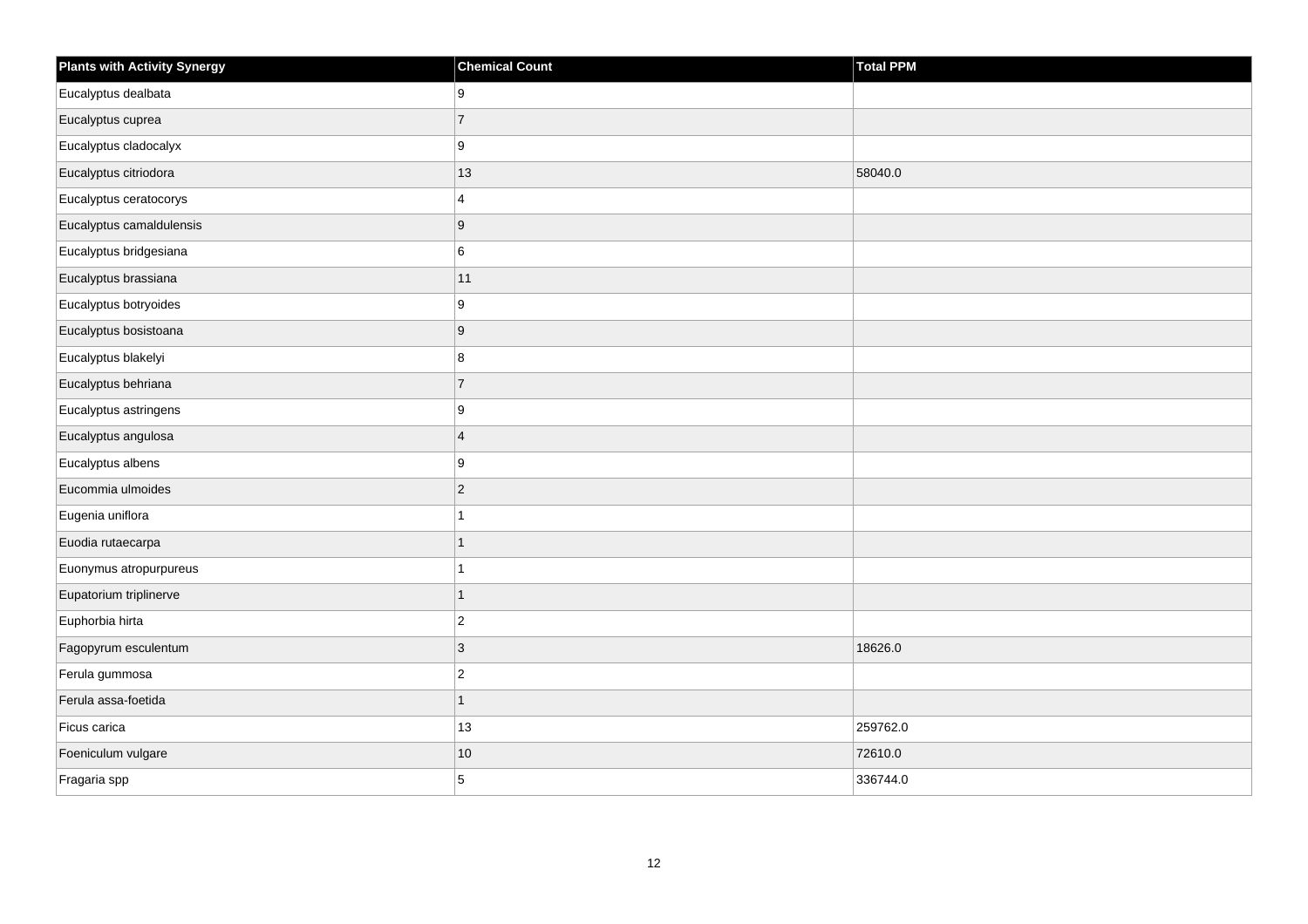| <b>Plants with Activity Synergy</b> | <b>Chemical Count</b> | <b>Total PPM</b> |
|-------------------------------------|-----------------------|------------------|
| Frangula purshiana                  | $\overline{2}$        |                  |
| Fucus vesiculosus                   | $\overline{2}$        |                  |
| Ganoderma lucidum                   | $\overline{2}$        |                  |
| Gardenia jasminoides                | $\overline{2}$        |                  |
| Ginkgo biloba                       | 6                     | 38888.0          |
| Glaucium flavum                     | $\overline{c}$        |                  |
| Glechoma hederacea                  | $\overline{7}$        | 126.0            |
| Glycine max                         | 6                     | 307090.4         |
| Glycyrrhiza glabra                  | 11                    | 8.0              |
| Gossypium sp                        | 3                     | 319192.0         |
| Hamamelis virginiana                | $\overline{2}$        | 120.0            |
| Harpagophytum procumbens            | $\overline{c}$        |                  |
| Hedeoma reverchonii                 | 5                     | 7592.0           |
| Hedeoma pulegioides                 | 8                     | 2102.0           |
| Hedeoma hispida                     | $\overline{c}$        | 500.0            |
| Hedeoma drummondii                  | 8                     | 19508.0          |
| Hedera helix                        | $\overline{2}$        | 126360.0         |
| Hedychium flavum                    | $\overline{c}$        |                  |
| Helianthus annuus                   | 11                    | 765800.0         |
| Helichrysum angustifolium           |                       |                  |
| Hesperis matronalis                 | 3                     |                  |
| Hibiscus sabdariffa                 | $\boldsymbol{9}$      |                  |
| Hippophae rhamnoides                | $\overline{a}$        |                  |
| Holarrhena pubescens                | $\overline{c}$        | 361800.0         |
| Hordeum vulgare                     | $\overline{2}$        | 56210.0          |
| Houttuynia cordata                  | 5                     |                  |
| Humulus lupulus                     | 6                     | 34.0             |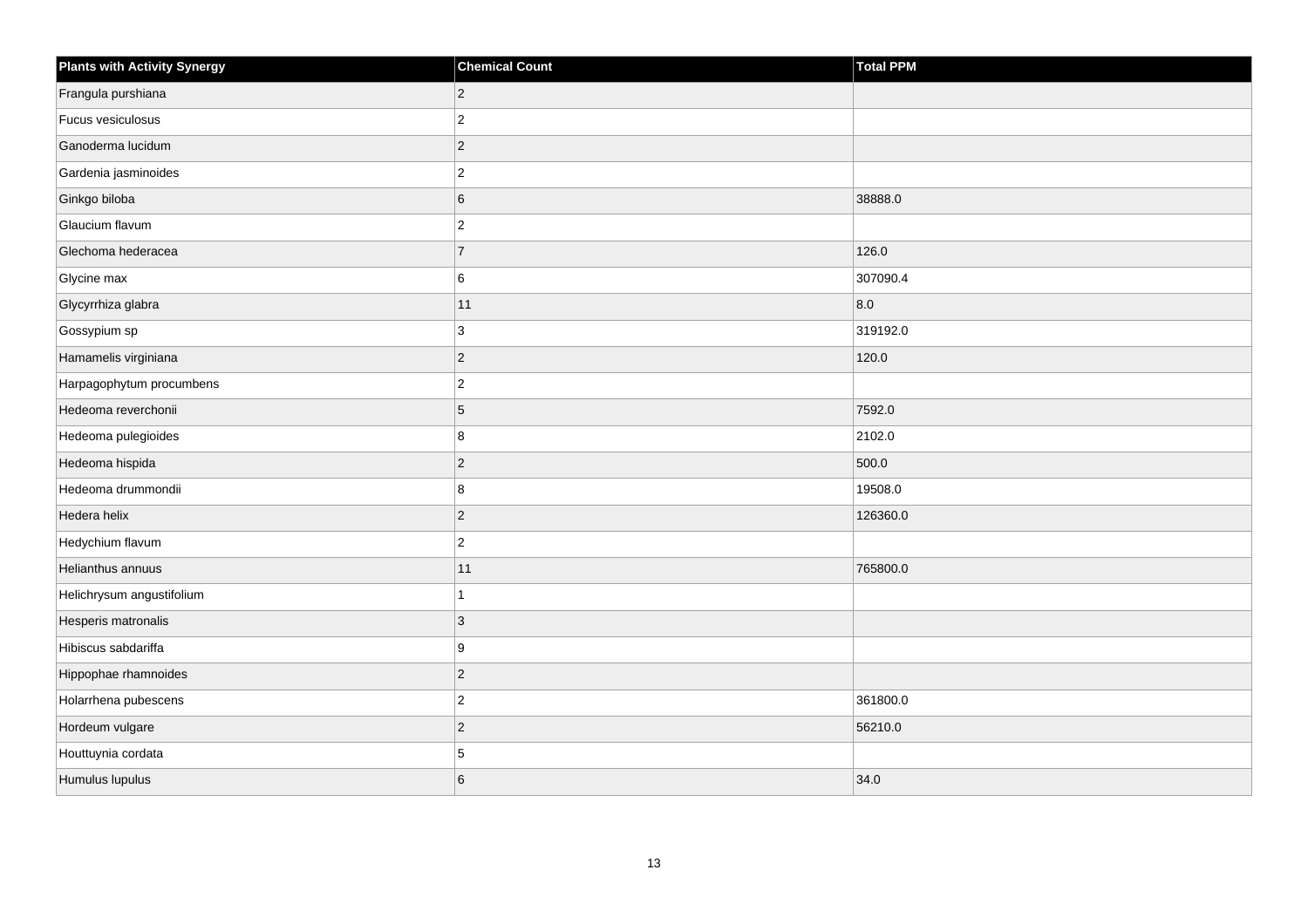| <b>Plants with Activity Synergy</b> | <b>Chemical Count</b> | Total PPM |
|-------------------------------------|-----------------------|-----------|
| Hyacinthus orientalis               | 8                     | 137.26    |
| Hydnocarpus wightiana               | 1                     | 22770.0   |
| Hydnocarpus kurzii                  | 1                     | 40000.0   |
| Hyoscyamus niger                    | $ 3\rangle$           | 491696.0  |
| Hypericum perforatum                | 8                     |           |
| Hyptis suaveolens                   | 8                     | 10110.0   |
| Hyssopus officinalis                | 14                    | 15852.0   |
| Illicium verum                      | 9                     | 19842.0   |
| Inula helenium                      | $ 2\rangle$           |           |
| Ipomoea batatas                     | $ 2\rangle$           | 12444.0   |
| Iris x germanica                    | 5                     | 34000.0   |
| Iris versicolor                     | 1                     |           |
| Isanthus brachiatus                 | $\overline{4}$        | 48.0      |
| Isatis tinctoria                    | 1                     | 145920.0  |
| Jasminum officinale                 | 8                     | 2338.0    |
| Jatropha curcas                     | $ 3\rangle$           | 472410.0  |
| Juglans regia                       | 4                     | 1163660.0 |
| Juglans nigra                       | 3                     |           |
| Juglans cinerea                     | $ 2\rangle$           | 715890.0  |
| Juniperus virginiana                | $\overline{4}$        |           |
| Juniperus sabina                    | 4                     |           |
| Juniperus communis                  | 13                    | 4378.0    |
| Justicia adhatoda                   | 1                     | 63400.0   |
| Kaempferia galanga                  | $ 2\rangle$           |           |
| Lablab purpureus                    | 3                     | 9892.0    |
| Lactuca scariola                    | $\overline{2}$        | 513920.0  |
| Lactuca sativa                      | $ 2\rangle$           | 27332.0   |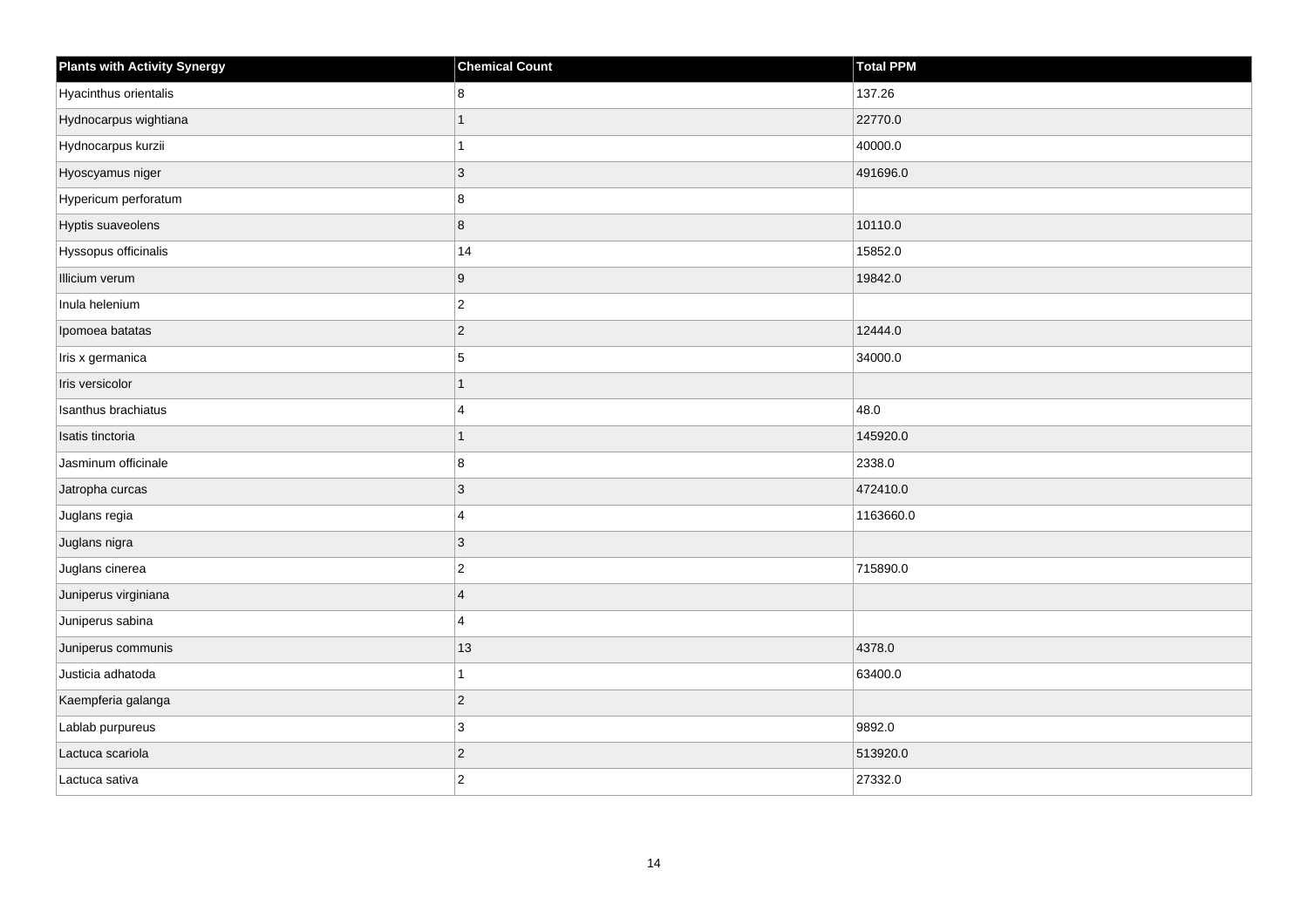| <b>Plants with Activity Synergy</b> | <b>Chemical Count</b> | Total PPM |
|-------------------------------------|-----------------------|-----------|
| Lagenaria siceraria                 | $ 2\rangle$           | 677880.0  |
| Lantana camara                      | 9                     |           |
| Larrea tridentata                   | $ 3\rangle$           |           |
| Laurus nobilis                      | 18                    | 54206.0   |
| Lavandula x intermedia              | $10$                  | 7302.0    |
| Lavandula x hybrida                 | 6                     |           |
| Lavandula sp                        | $ 2\rangle$           |           |
| Lavandula latifolia                 | 12                    | 16534.0   |
| Lavandula angustifolia              | 7                     |           |
| Lawsonia inermis                    | $\overline{4}$        | 94130.0   |
| Lens culinaris                      | 3                     | 26104.0   |
| Lentinus edodes                     | $ 2\rangle$           |           |
| Leonotis nepetaefolia               | $ 3\rangle$           | 191520.0  |
| Leonotis leonurus                   | $ 2\rangle$           |           |
| Leonurus cardiaca                   | $ 2\rangle$           | 6.0       |
| Lepechinia calycina                 | 6                     | 4230.0    |
| Lepidium sativum                    | 3                     | 38180.0   |
| Lepidium meyenii                    | $ 2\rangle$           |           |
| Levisticum officinale               | 15                    | 540.0     |
| Ligustrum lucidum                   | $\mathbf 2$           |           |
| Ligustrum japonicum                 | $\overline{4}$        |           |
| Lindera benzoin                     | 5                     |           |
| Linum usitatissimum                 | 3                     | 200000.0  |
| Lippia graveolens                   | $\vert$ 2             |           |
| Lippia dulcis                       | $\mathbf{1}$          |           |
| Lippia alba                         | 6                     |           |
| Liquidambar styraciflua             | $\vert$ 2             |           |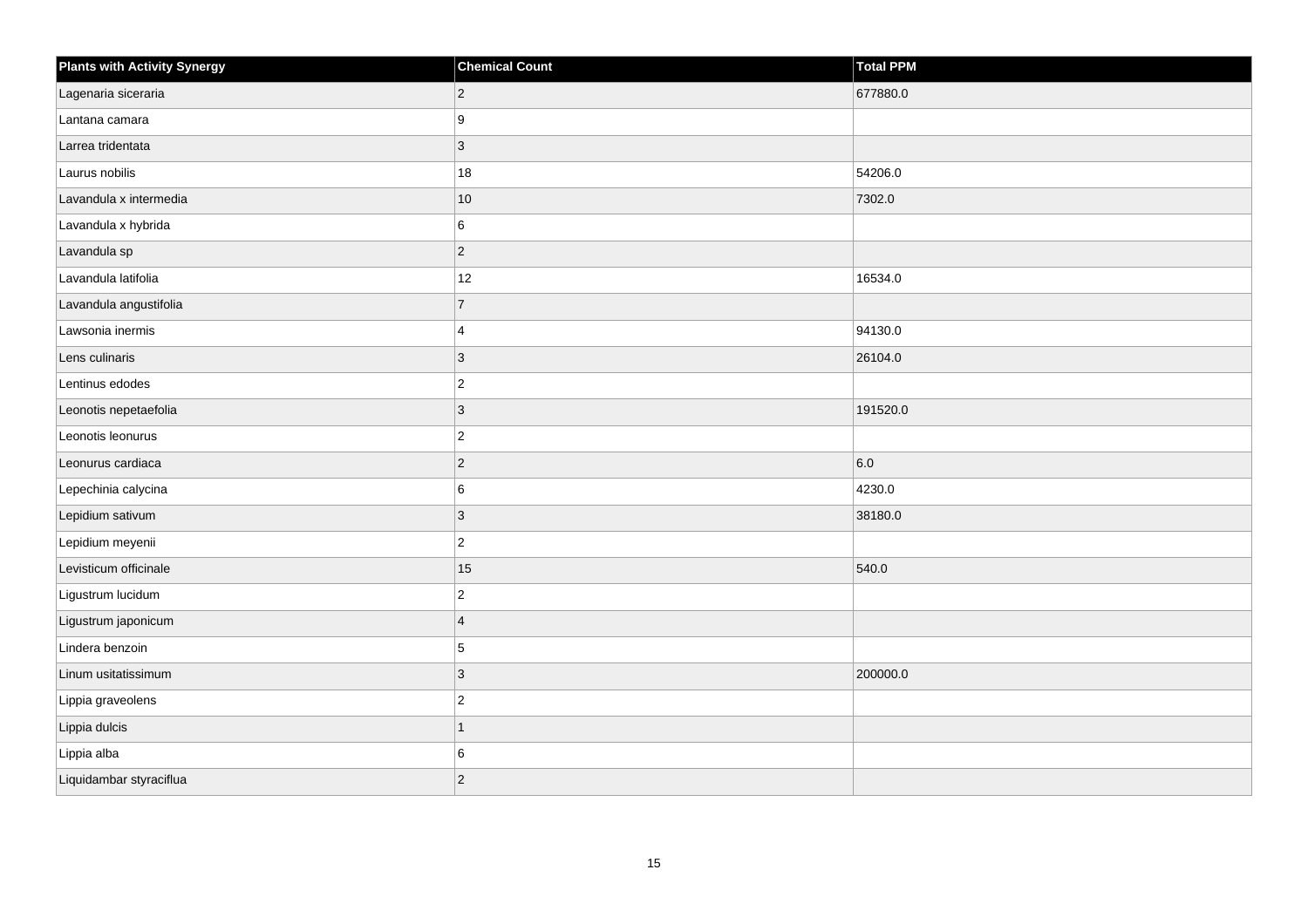| <b>Plants with Activity Synergy</b> | <b>Chemical Count</b> | Total PPM |
|-------------------------------------|-----------------------|-----------|
| Liquidambar orientalis              | 1                     |           |
| Litsea glaucescens                  | $\overline{7}$        |           |
| Lobelia inflata                     | 1                     |           |
| Lonicera japonica                   | 8                     |           |
| Luffa aegyptiaca                    | $ 2\rangle$           | 543200.0  |
| Lupinus albus                       | $ 3\rangle$           | 61390.0   |
| Lycium chinense                     | $\vert$ 2             |           |
| Lycopersicon esculentum             | $\overline{8}$        | 34382.0   |
| Lycopodium clavatum                 | 3                     |           |
| Lycopus virginicus                  | $ 2\rangle$           | 88.0      |
| Lycopus uniflorus                   | 3                     | 390.0     |
| Macadamia spp                       | $ 3\rangle$           | 184450.0  |
| Macleaya cordata                    | $\vert$ 2             |           |
| Maclura pomifera                    | 3                     |           |
| Magnolia kobus                      | $ 2\rangle$           |           |
| Magnolia fargesii                   | $ 3\rangle$           |           |
| Magnolia denudata                   | 3                     |           |
| Malus domestica                     | $\vert 4 \vert$       | 6220.0    |
| Mangifera indica                    | 5                     | 8200.0    |
| Manihot esculenta                   | $ 2\rangle$           | 8830.0    |
| Marrubium vulgare                   | 1                     |           |
| Matricaria recutita                 | 6                     |           |
| Medicago sativa                     | $\overline{7}$        |           |
| Melaleuca viridiflora               | 5                     |           |
| Melaleuca sp                        | $\mathbf{1}$          |           |
| Melaleuca linariifolia              | $\vert$ 2             |           |
| Melaleuca leucadendra               | 1                     |           |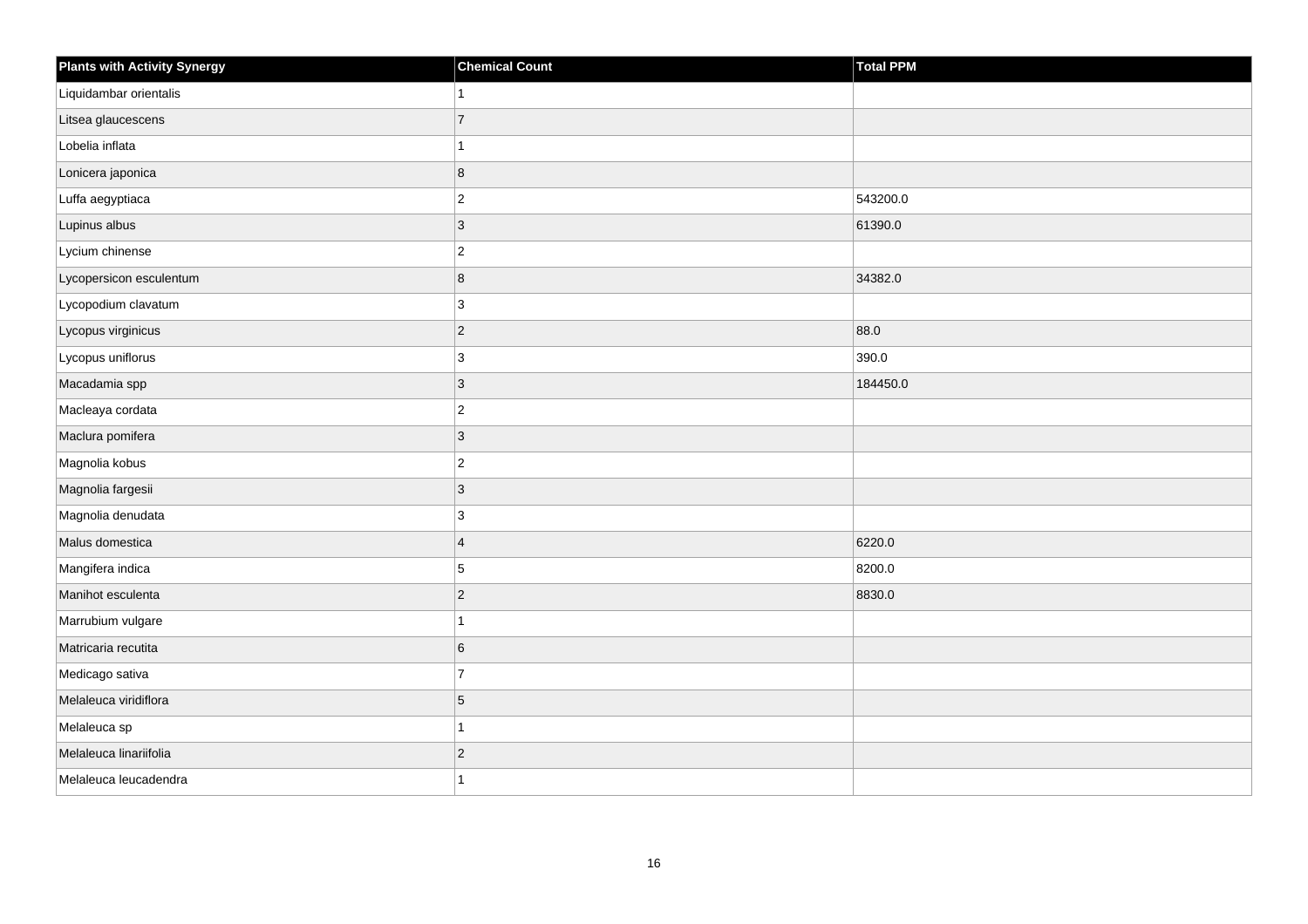| <b>Plants with Activity Synergy</b> | <b>Chemical Count</b> | <b>Total PPM</b> |
|-------------------------------------|-----------------------|------------------|
| Melaleuca cajuputi                  | $\overline{c}$        |                  |
| Melaleuca bracteata                 | $\Delta$              |                  |
| Melaleuca alternifolia              | 6                     |                  |
| Melia azedarach                     | 4                     | 45600.0          |
| Melilotus officinalis               | 1                     |                  |
| Melissa officinalis                 | 11                    | 3052.0           |
| Mentha x rotundifolia               | 6                     | 11760.0          |
| Mentha x piperita                   | 13                    | 49182.0          |
| Mentha spicata                      | 22                    | 102600.0         |
| Mentha sp                           | $\overline{4}$        |                  |
| Mentha pulegium                     | 11                    | 39336.0          |
| Mentha longifolia                   | 13                    | 113620.0         |
| Mentha arvensis var. piperascens    | $\overline{7}$        | 226595.0         |
| Mentha aquatica                     | 8                     | 27726.0          |
| Metrosideros sclerocarpa            | $\overline{1}$        |                  |
| Micromeria varia                    | 4                     |                  |
| Micromeria thymifolia               | 5                     |                  |
| Micromeria teneriffae               | 6                     |                  |
| Micromeria myrtifolia               | 11                    |                  |
| Micromeria juliana                  | 8                     |                  |
| Micromeria fruticosa                | 14                    |                  |
| Micromeria croatica                 | 5                     |                  |
| Micromeria congesta                 | 9                     |                  |
| Mimosa pudica                       | $\boldsymbol{2}$      | 202980.0         |
| Minthostachys mollis                | 3                     |                  |
| Mitracarpus scaber                  |                       |                  |
| Moldavica thymiflora                | $\overline{A}$        |                  |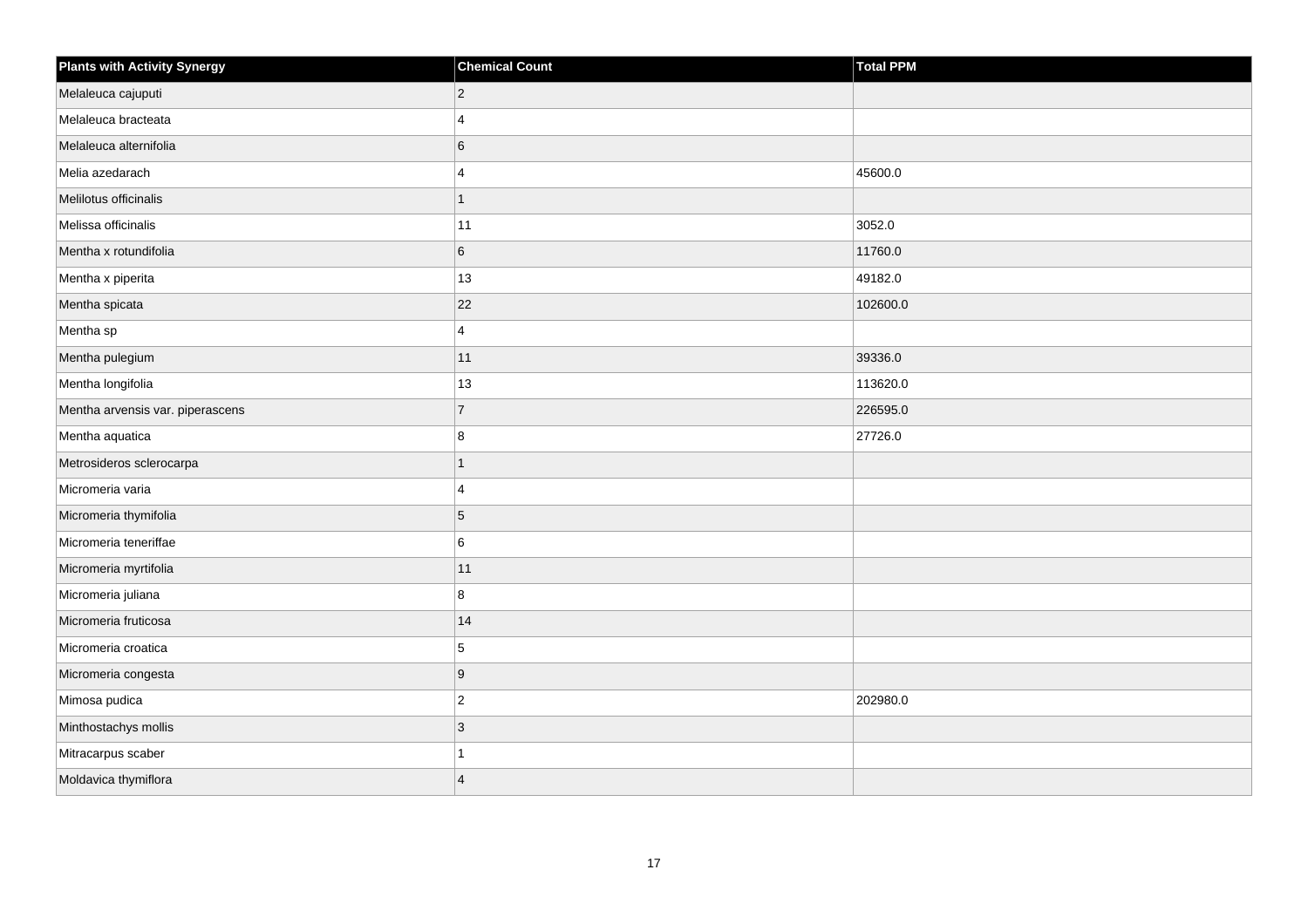| <b>Plants with Activity Synergy</b> | <b>Chemical Count</b> | Total PPM |
|-------------------------------------|-----------------------|-----------|
| Momordica charantia                 | 3                     | 76384.0   |
| Monarda russeliana                  | $\sqrt{5}$            | 9022.0    |
| Monarda punctata                    | $\overline{7}$        | 109092.0  |
| Monarda media                       | $\overline{5}$        | 14118.0   |
| Monarda lindheimeri                 | $\overline{4}$        | 15254.0   |
| Monarda fistulosa                   | $\,6$                 | 217122.0  |
| Monarda didyma                      | $\overline{7}$        | 9654.0    |
| Monarda clinopodia                  | $\mathbf{3}$          | 4208.0    |
| Monarda citriodora                  | $\overline{7}$        | 18736.0   |
| Morinda citrifolia                  | $\,6$                 |           |
| Moringa oleifera                    | $\mathbf{3}$          |           |
| Morus alba                          | $\overline{4}$        |           |
| Mucuna pruriens                     | 3                     | 129270.0  |
| Murraya sp                          | $\mathbf{3}$          |           |
| Murraya koenigii                    | 8                     |           |
| Musa x paradisiaca                  | $\mathbf{3}$          | 14298.0   |
| Myrica cerifera                     | $\overline{4}$        |           |
| Myristica fragrans                  | 13                    | 950420.0  |
| Myroxylon balsamum                  | 6                     |           |
| Myrrhis odorata                     | $\mathbf{1}$          |           |
| Myrtus communis                     | 17                    | 5582.0    |
| Narcissus tazetta                   | $\overline{4}$        | 380.0     |
| Nardostachys jatamansi              | $\mathbf 2$           | 360.0     |
| Nardostachys chinensis              | 3                     |           |
| Nelumbo nucifera                    | $\mathbf{3}$          | 26018.0   |
| Nepeta racemosa                     | $\boldsymbol{9}$      |           |
| Nepeta cataria                      | 10                    | 160.0     |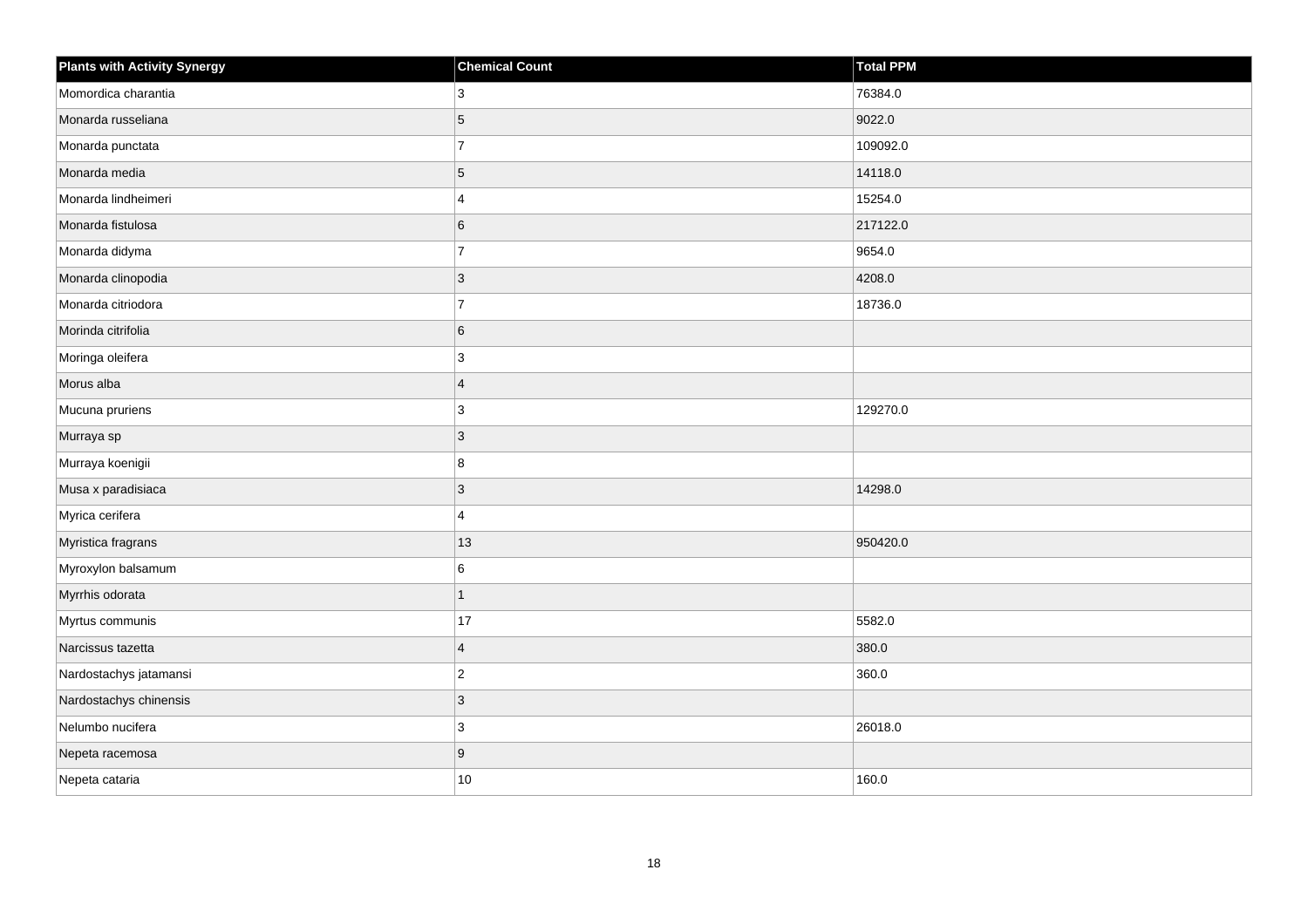| <b>Plants with Activity Synergy</b> | <b>Chemical Count</b> | <b>Total PPM</b> |
|-------------------------------------|-----------------------|------------------|
| Nerium oleander                     | $\overline{2}$        |                  |
| Nicotiana tabacum                   | $\boldsymbol{\Delta}$ | 420000.0         |
| Nigella sativa                      | 5                     | 589328.0         |
| Ocimum tenuiflorum                  | 11                    |                  |
| Ocimum suave                        | $\overline{2}$        |                  |
| Ocimum sp                           |                       |                  |
| Ocimum sanctum                      | $\overline{4}$        |                  |
| Ocimum kilimandscharicum            | 6                     |                  |
| Ocimum gratissimum                  | 16                    |                  |
| Ocimum canum                        | $\overline{7}$        |                  |
| Ocimum basilicum                    | 25                    | 66310.2          |
| Oenanthe javanica                   | 3                     |                  |
| Oenothera biennis                   | 3                     | 518776.0         |
| Olea europaea                       | 3                     | 148070.0         |
| Ononis spinosa                      | $\overline{c}$        |                  |
| Opuntia ficus-indica                | 3                     | 310860.0         |
| Origanum vulgare                    | 21                    | 56398.0          |
| Origanum syriacum                   | 11                    |                  |
| Origanum sipyleum                   | 10                    |                  |
| Origanum onites                     | 13                    | 17790.0          |
| Origanum minutiflorum               | 8                     |                  |
| Origanum majorana                   | 11                    | 65342.0          |
| Origanum creticum                   | $\overline{2}$        |                  |
| Oryza sativa                        | $\overline{c}$        | 30240.0          |
| Pachira aquatica                    | $\overline{2}$        | 777200.0         |
| Pachyrhizus erosus                  | $\overline{c}$        |                  |
| Paeonia lactiflora                  | $\overline{2}$        |                  |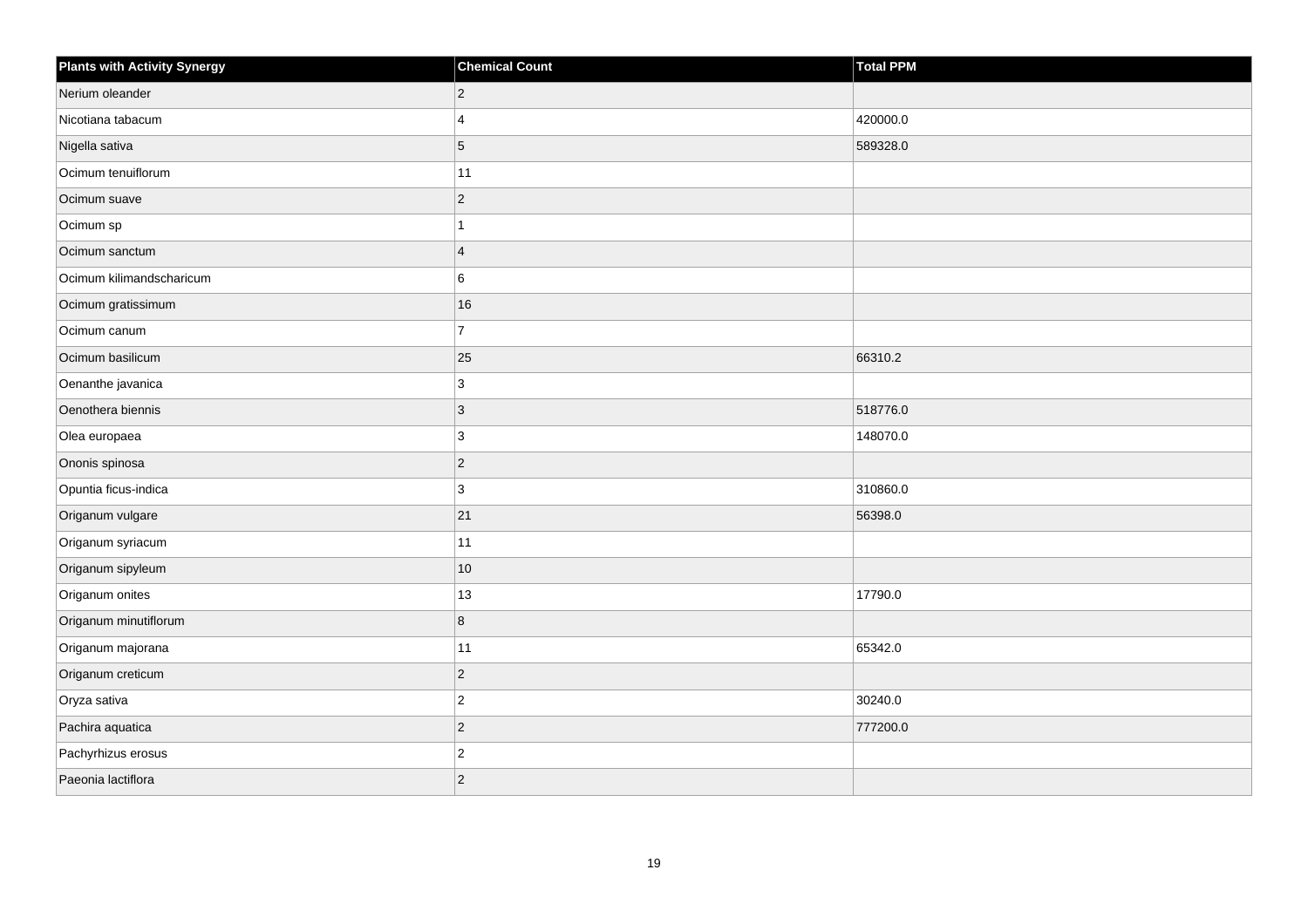| <b>Plants with Activity Synergy</b> | <b>Chemical Count</b> | Total PPM          |
|-------------------------------------|-----------------------|--------------------|
| Panax quinquefolius                 | 3                     |                    |
| Panax ginseng                       | $\overline{7}$        |                    |
| Papaver somniferum                  | $\overline{4}$        | 712170.0           |
| Papaver bracteatum                  | $\overline{c}$        | 842880.0           |
| Passiflora incarnata                | $\overline{2}$        |                    |
| Passiflora edulis                   | $\overline{2}$        |                    |
| Pastinaca sativa                    | $\overline{4}$        | 86170.0            |
| Pelargonium roseum                  | $\overline{5}$        |                    |
| Pelargonium graveolens              | $\mathbf{3}$          | 11656.0            |
| Pelargonium citrosum                | $\,6$                 |                    |
| Perilla frutescens                  | 5                     | 1650.0             |
| Persea americana                    | $\overline{c}$        | 1542880.0          |
| Petasites hybridus                  | $\overline{3}$        |                    |
| Petiveria alliacea                  | $\mathbf{3}$          |                    |
| Petroselinum crispum                | 10                    | 13027.880000000001 |
| Peucedanum ostruthium               | $\overline{1}$        |                    |
| Peumus boldus                       | 15                    | 105302.0           |
| Phaseolus vulgaris                  | $\overline{3}$        | 61196.0            |
| Phaseolus lunatus                   | $\overline{4}$        | 30778.0            |
| Phoenix dactylifera                 | $\mathbf{3}$          | 87500.0            |
| Phyllanthus niruri                  | $\mathbf{1}$          |                    |
| Phyllanthus emblica                 | $\sqrt{3}$            | 153410.0           |
| Physalis peruviana                  | $\boldsymbol{2}$      | 91980.0            |
| Physostigma venenosum               | $\overline{c}$        |                    |
| Picrasma quassioides                | $\overline{1}$        |                    |
| Pilocarpus microphyllus             | 1                     | 100.0              |
| Pilocarpus jaborandi                | $\overline{2}$        | 6950.0             |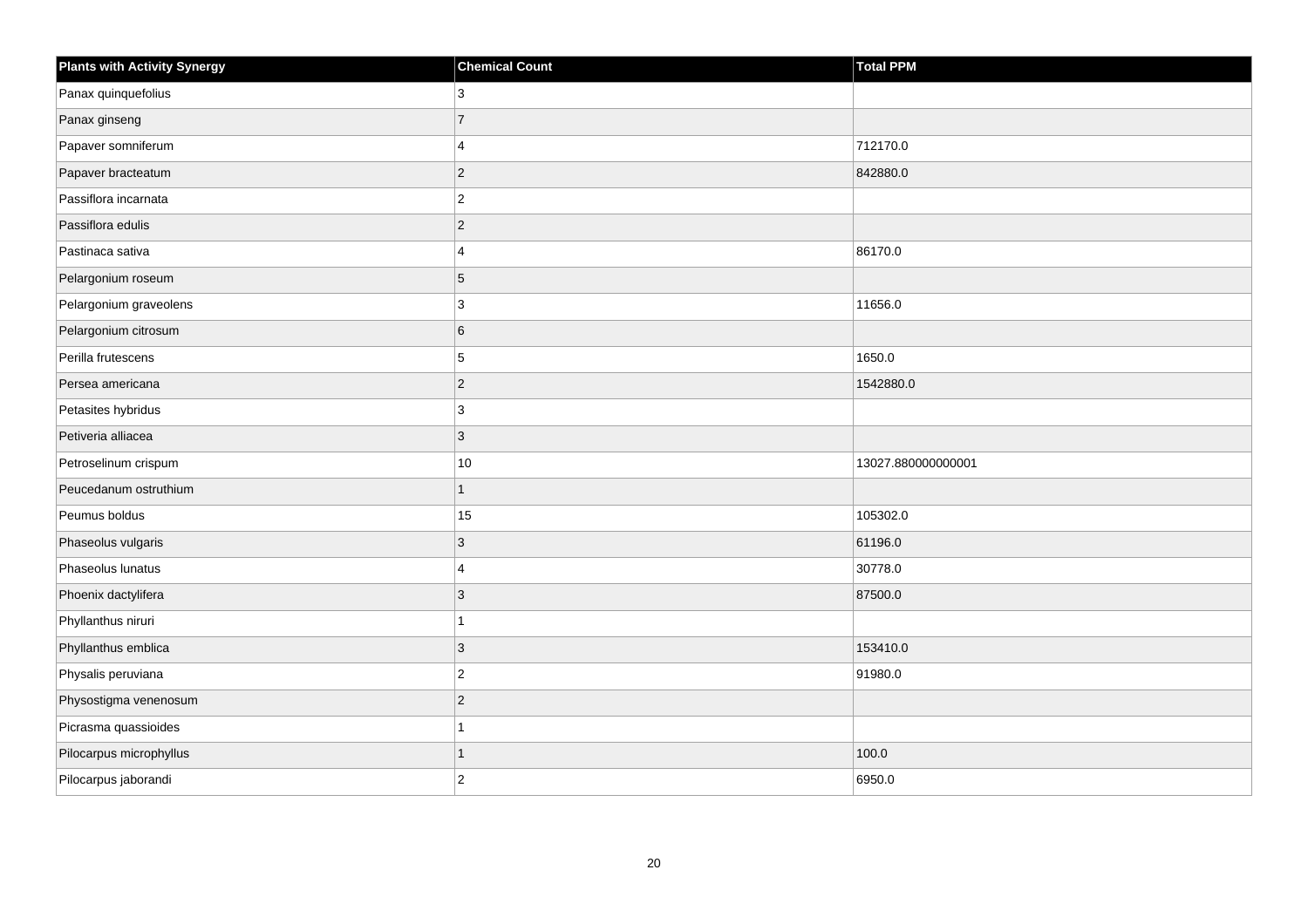| <b>Plants with Activity Synergy</b> | <b>Chemical Count</b> | Total PPM |
|-------------------------------------|-----------------------|-----------|
| Pimenta racemosa                    | 11                    | 104620.0  |
| Pimenta dioica                      | 9                     | 95393.0   |
| Pimpinella anisum                   | 8                     | 920.0     |
| Pinellia ternata                    |                       |           |
| Pinus walliciana                    | 3                     |           |
| Pinus sylvestris                    | 5                     |           |
| Pinus pinea                         | $\overline{2}$        |           |
| Pinus gerardiana                    | $\overline{2}$        |           |
| Pinus elliottii                     | $\overline{1}$        |           |
| Pinus edulis                        | $\overline{2}$        |           |
| Piper nigrum                        | 21                    | 58330.0   |
| Piper cubeba                        | 6                     | 16800.0   |
| Piper betel                         | $\overline{3}$        | 54400.0   |
| Piper auritum                       | $\overline{7}$        |           |
| Pistacia vera                       | $\overline{3}$        | 333982.0  |
| Pistacia lentiscus                  | 4                     |           |
| Pisum sativum                       | $\overline{4}$        | 42795.2   |
| Plantago psyllium                   | $\overline{c}$        |           |
| Plantago ovata                      | $\overline{3}$        | 62350.0   |
| Plantago major                      |                       | 100000.0  |
| Plantago asiatica                   | 3                     |           |
| Plectranthus incanus                | 1                     |           |
| Plectranthus coleoides              | $\overline{c}$        |           |
| Plectranthus amboinicus             |                       |           |
| Plumeria acutifolia                 | $\overline{3}$        |           |
| Pogostemon cablin                   | $\boldsymbol{\Delta}$ |           |
| Polianthes tuberosa                 | 3                     |           |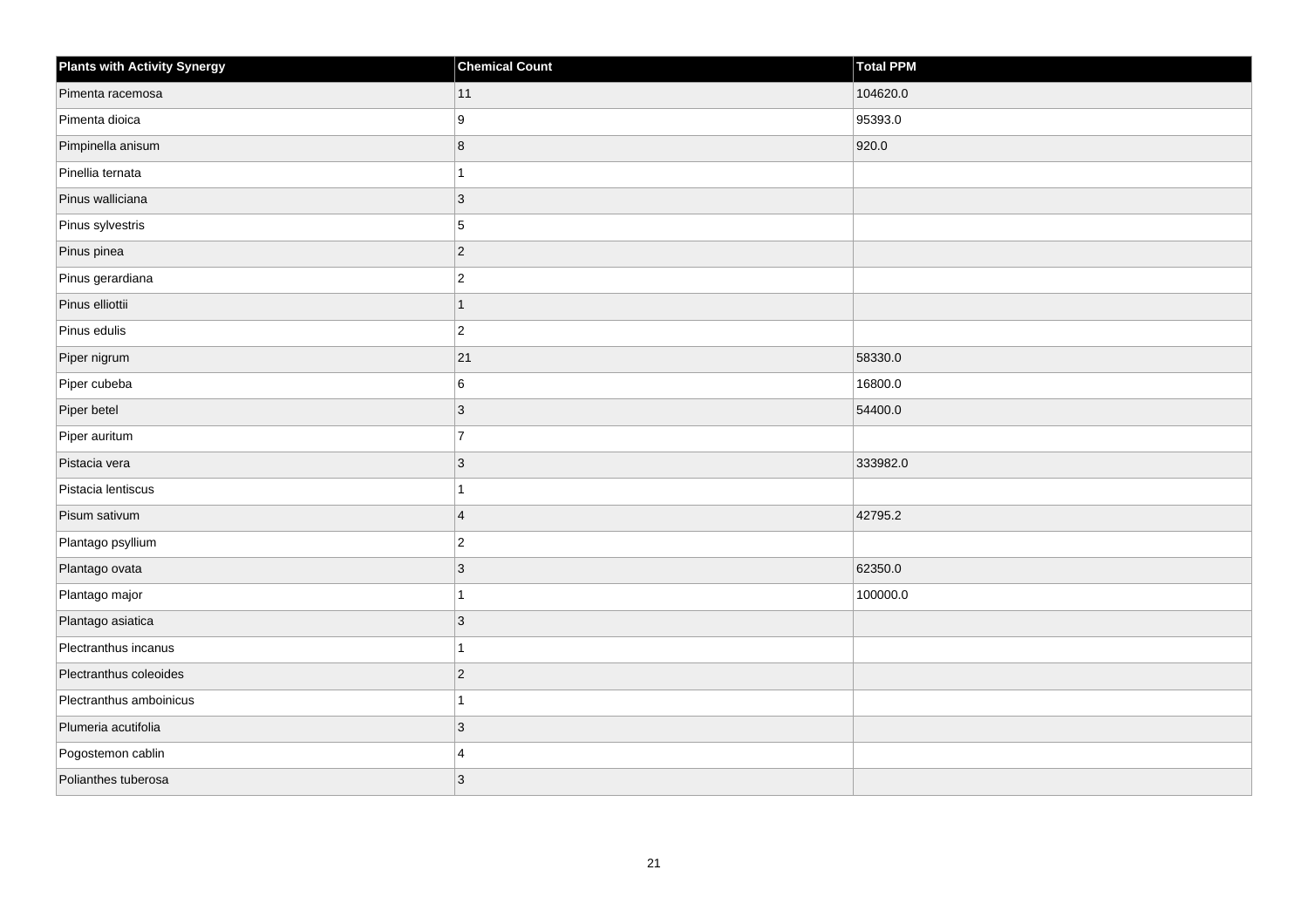| <b>Plants with Activity Synergy</b> | <b>Chemical Count</b> | <b>Total PPM</b> |
|-------------------------------------|-----------------------|------------------|
| Porophyllum ruderale                | $\overline{2}$        |                  |
| Portulaca oleracea                  | 3                     | 210074.0         |
| Prosopis glandulosa                 |                       |                  |
| Prunella vulgaris                   | $\overline{4}$        |                  |
| Prunus serotina                     |                       |                  |
| Prunus persica                      | 3                     | 8590.0           |
| Prunus laurocerasus                 | 3                     | 7932.0           |
| Prunus dulcis                       | 6                     | 353931.0         |
| Prunus domestica                    | 3                     | 226928.0         |
| Prunus cerasus                      | 6                     | 389030.0         |
| Prunus armeniaca                    | 3                     | 837200.0         |
| Prunus africana                     |                       |                  |
| Psidium guajava                     | 9                     | 76472.0          |
| Psidium cattleianum                 | 3                     | 34950.0          |
| Psophocarpus tetragonolobus         | 3                     | 149658.0         |
| Psoralea corylifolia                | 3                     |                  |
| Ptychopetalum olacoides             |                       |                  |
| Pueraria montana                    | 3                     |                  |
| Punica granatum                     | 3                     |                  |
| Pycnanthemum virginianum            | 8                     | 66874.0          |
| Pycnanthemum verticillatum          | 3                     | 9870.0           |
| Pycnanthemum torreyi                | 3                     | 16340.0          |
| Pycnanthemum tenuifolium            | 9                     | 31600.0          |
| Pycnanthemum setosum                | 8                     | 32984.0          |
| Pycnanthemum pycnanthemoides        | 8                     | 65540.0          |
| Pycnanthemum pilosum                | 6                     | 70560.0          |
| Pycnanthemum nudum                  | $\overline{2}$        | 48516.0          |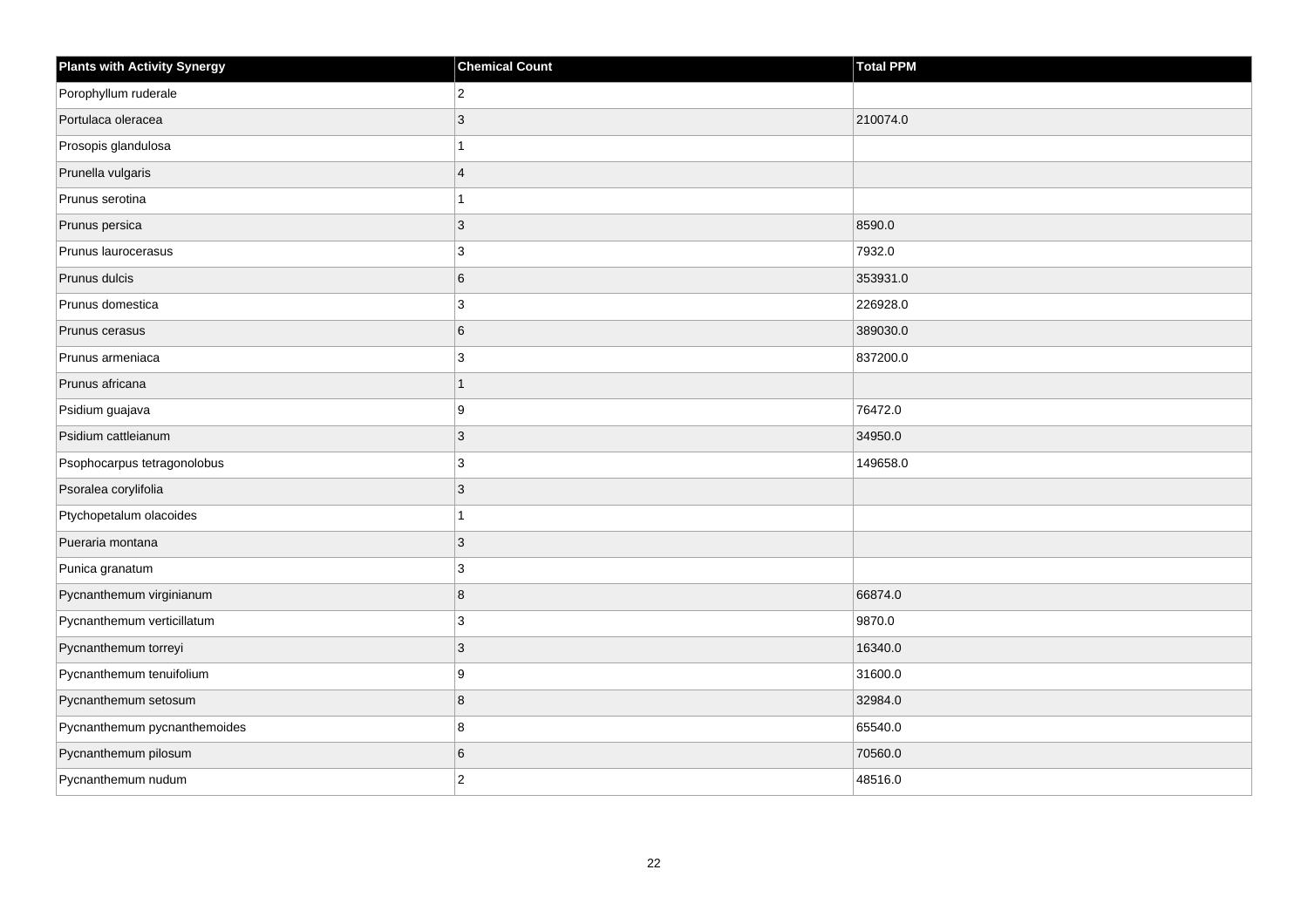| <b>Plants with Activity Synergy</b> | <b>Chemical Count</b> | <b>Total PPM</b> |
|-------------------------------------|-----------------------|------------------|
| Pycnanthemum muticum                | 5                     | 28100.0          |
| Pycnanthemum montanum               | $\overline{7}$        | 11456.0          |
| Pycnanthemum loomisii               | 5                     | 62496.0          |
| Pycnanthemum incanum                | 6                     | 24548.0          |
| Pycnanthemum curvipes               | $\overline{2}$        | 4730.0           |
| Pycnanthemum clinopodioides         | 9                     | 48796.0          |
| Pycnanthemum californicum           | $\boldsymbol{\Delta}$ | 1440.0           |
| Pycnanthemum beadlei                | 5                     | 2366.0           |
| Pycnanthemum albescens              | 5                     | 45468.0          |
| Pyrus communis                      | $\overline{c}$        | 13588.0          |
| Quisqualis indica                   | 3                     | 230580.0         |
| Raphanus sativus                    | 3                     | 16280.0          |
| Ravensara aromatica                 | $10$                  |                  |
| Rheum palmatum                      | $\overline{7}$        |                  |
| Rheum officinale                    |                       |                  |
| Rhododendron dauricum               | $\overline{2}$        |                  |
| Rhus toxicodendron                  | 3                     |                  |
| Ribes uva-crispa                    | $\overline{2}$        | 47814.0          |
| Ribes rubrum                        | $\overline{c}$        | 7850.0           |
| Ribes nigrum                        | 9                     | 14134.0          |
| Ricinus communis                    | 3                     |                  |
| Robinia pseudoacacia                | 6                     | 153210.0         |
| Rosa rubiginosa                     | $\overline{2}$        |                  |
| Rosa gallica                        | 5                     | 1108.0           |
| Rosa canina                         | $\overline{2}$        | 116640.0         |
| Rosmarinus x mendizabalii           | 6                     |                  |
| Rosmarinus x lavandulaceus          | 6                     |                  |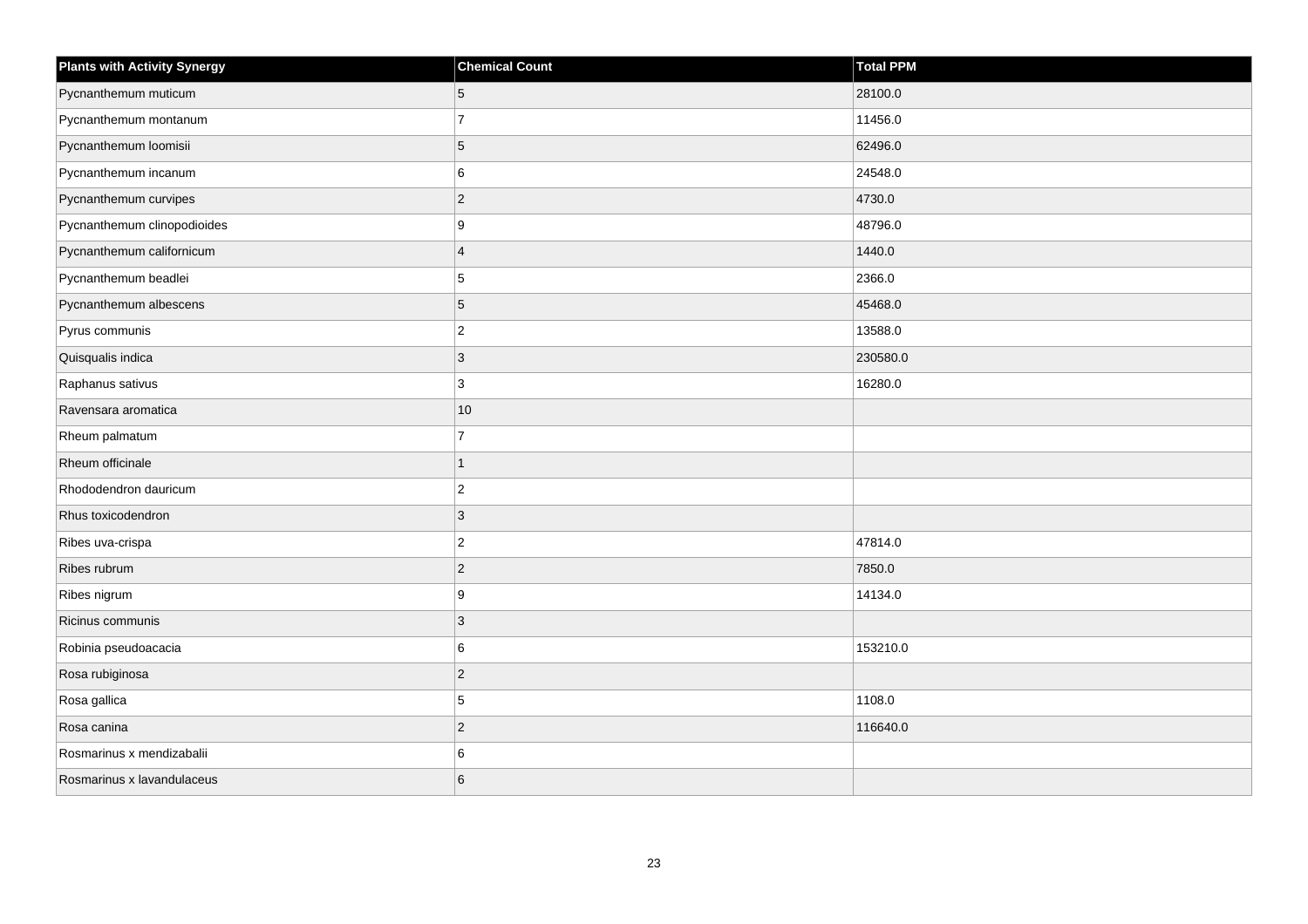| <b>Plants with Activity Synergy</b> | <b>Chemical Count</b> | <b>Total PPM</b> |
|-------------------------------------|-----------------------|------------------|
| Rosmarinus tomentosus               | 6                     |                  |
| Rosmarinus officinalis              | 18                    | 46221.0          |
| Rosmarinus eriocalyx                | 6                     |                  |
| Rubus idaeus                        | $\overline{7}$        |                  |
| Ruta graveolens                     | 4                     | 12600.0          |
| Salvia triloba                      | $\overline{4}$        | 50160.0          |
| Salvia sp.                          | 3                     |                  |
| Salvia sclarea                      | 12                    | 158780.0         |
| Salvia officinalis                  | 15                    | 201612.0         |
| Salvia gilliesii                    | 5                     |                  |
| Salvia dorisiana                    | $\overline{7}$        |                  |
| Salvia canariensis                  | 6                     |                  |
| Sambucus nigra                      | 4                     |                  |
| Sambucus canadensis                 | $\overline{2}$        | 376320.0         |
| Sanguinaria canadensis              | $\overline{2}$        | 120000.0         |
| Santalum album                      | $\overline{7}$        |                  |
| Santalum acuminatum                 | $\overline{c}$        |                  |
| Santolina chamaecyparissus          | $\overline{2}$        |                  |
| Sassafras albidum                   | 9                     | 97000.0          |
| Satureja thymbra                    | 6                     |                  |
| Satureja subspicata                 | 9                     |                  |
| Satureja parvifolia                 | 9                     |                  |
| Satureja odora                      | 8                     |                  |
| Satureja obovata                    | 9                     |                  |
| Satureja montana                    | 14                    | 57592.0          |
| Satureja hortensis                  | 12                    | 182800.0         |
| Satureja grandiflora                | 4                     |                  |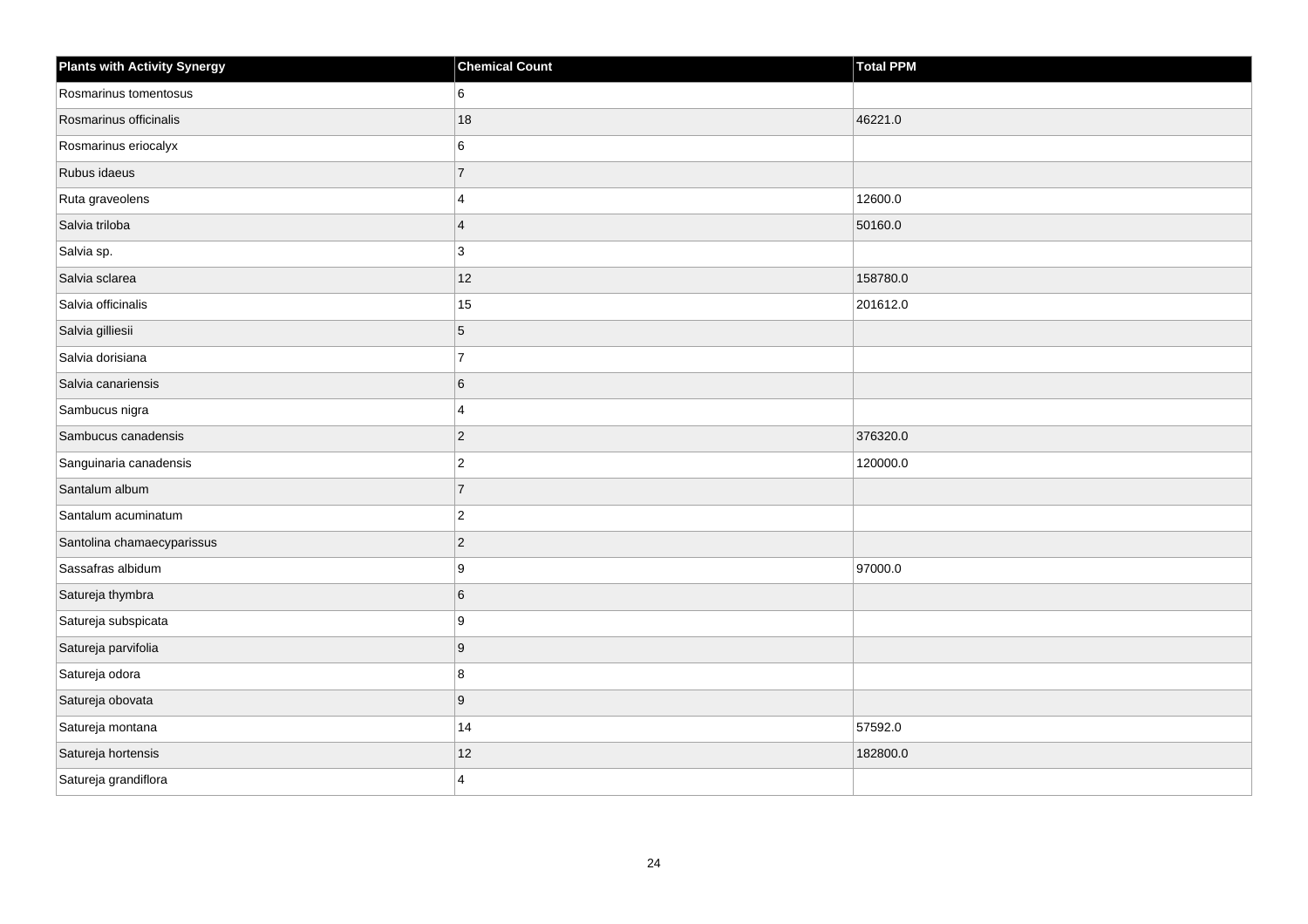| <b>Plants with Activity Synergy</b> | <b>Chemical Count</b> | Total PPM |
|-------------------------------------|-----------------------|-----------|
| Satureja glabella                   | $\overline{2}$        | 660.0     |
| Satureja douglasii                  | 9                     | 26130.0   |
| Satureja cuneifolia                 | 9                     |           |
| Satureja cilicica                   | $\overline{7}$        |           |
| Saussurea lappa                     | $\overline{2}$        |           |
| Schinus molle                       | $\overline{c}$        |           |
| Schisandra chinensis                | 1                     |           |
| Schoenocaulon officinale            |                       |           |
| Scutellaria parvula                 | $\overline{c}$        | 76.0      |
| Scutellaria lateriflora             | 1                     |           |
| Scutellaria galericulata            | $\overline{2}$        | 150.0     |
| Secale cereale                      | 3                     |           |
| Senna occidentalis                  | $\overline{1}$        | 16328.0   |
| Senna obtusifolia                   | $\overline{2}$        | 64240.0   |
| Serenoa repens                      | 5                     |           |
| Sesamum indicum                     | 3                     | 669312.0  |
| Sideritis scardica                  | 9                     |           |
| Sideritis pauli                     | 5                     |           |
| Sideritis mugronensis               | 6                     |           |
| Sideritis germanicolpitana          | $\overline{4}$        |           |
| Sideritis athoa                     | 8                     |           |
| Silybum marianum                    | 3                     |           |
| Simarouba glauca                    | $\overline{2}$        | 180480.0  |
| Sinapis alba                        | $\overline{2}$        | 74298.0   |
| Skimmia arborescens                 | 5                     |           |
| Solanum tuberosum                   | $\overline{4}$        | 4656.0    |
| Solanum nigrum                      | $\overline{2}$        | 208120.0  |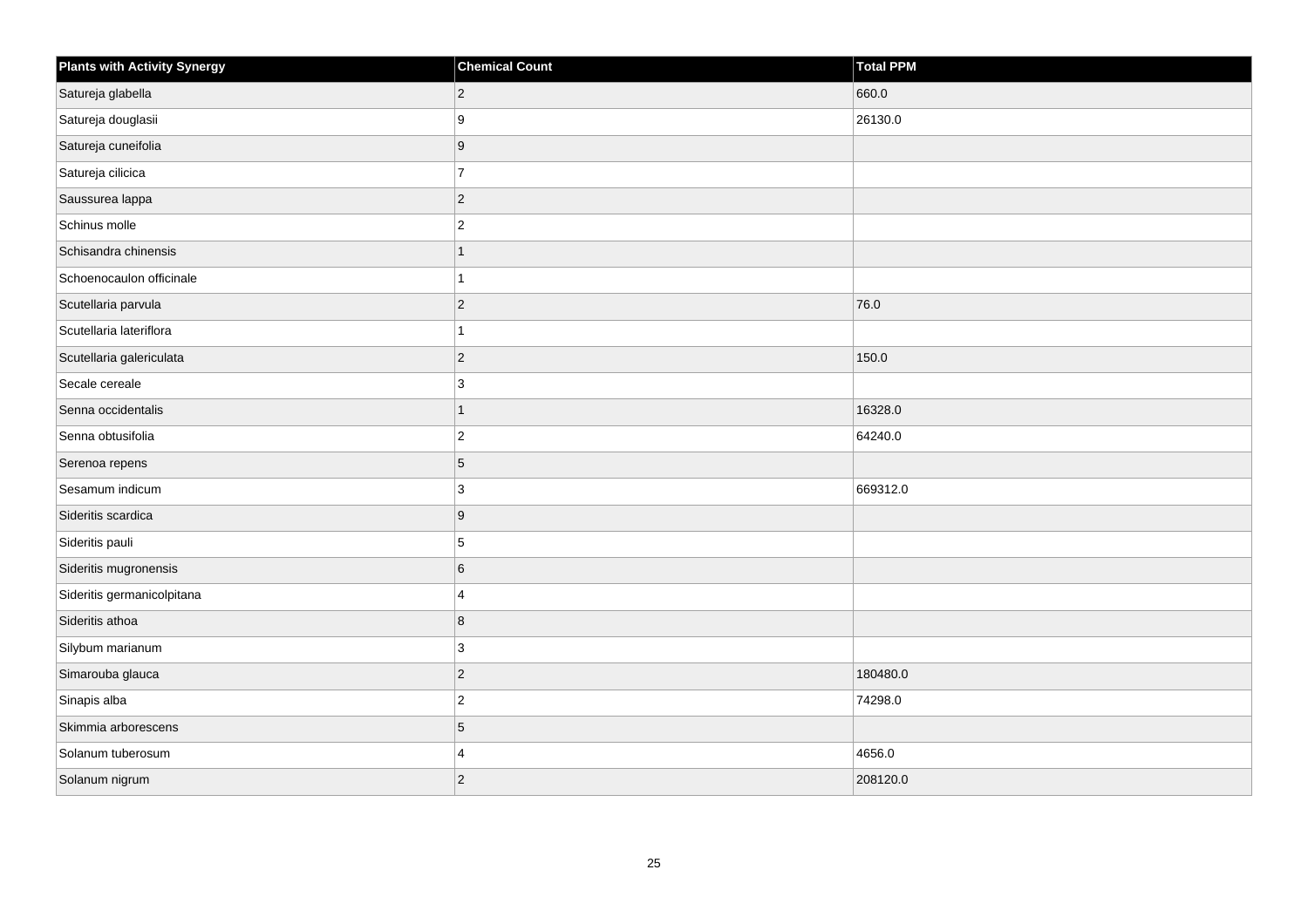| <b>Plants with Activity Synergy</b> | <b>Chemical Count</b> | Total PPM |
|-------------------------------------|-----------------------|-----------|
| Solanum melongena                   | $\overline{2}$        | 12144.0   |
| Sophora japonica                    |                       | 128260.0  |
| Spartium junceum                    | 3                     | 170624.0  |
| Spinacia oleracea                   | $\overline{4}$        | 16864.0   |
| Stachys germanica                   | 3                     | 144.0     |
| Stachytarpheta cayennensis          | $\overline{2}$        |           |
| Stellaria media                     | 3                     |           |
| Sterculia urens                     | 3                     | 129428.0  |
| Stevia rebaudiana                   | 12                    |           |
| Strophanthus gratus                 | 1                     | 180000.0  |
| Strychnos nux-vomica                | 3                     | 22700.0   |
| Styrax benzoin                      |                       |           |
| Swertia chirata                     |                       |           |
| Syringa vulgaris                    | 3                     |           |
| Syzygium aromaticum                 | 9                     | 463102.0  |
| Tagetes minuta                      | 8                     | 250.0     |
| Tagetes lucida                      | $\overline{7}$        |           |
| Tagetes filifolia                   | 1                     |           |
| Tagetes erecta                      | 3                     | 86.0      |
| Tamarindus indica                   | $10$                  | 75494.0   |
| Tanacetum vulgare                   | 3                     | 6200.0    |
| Tanacetum parthenium                | $10$                  |           |
| Taraxacum officinale                | 4                     |           |
| Tecoma stans                        | $\overline{2}$        | 2760.0    |
| Telosma cordata                     | 5                     |           |
| Terminalia pallida                  | 3                     |           |
| Terminalia chebula                  | $\overline{2}$        | 169600.0  |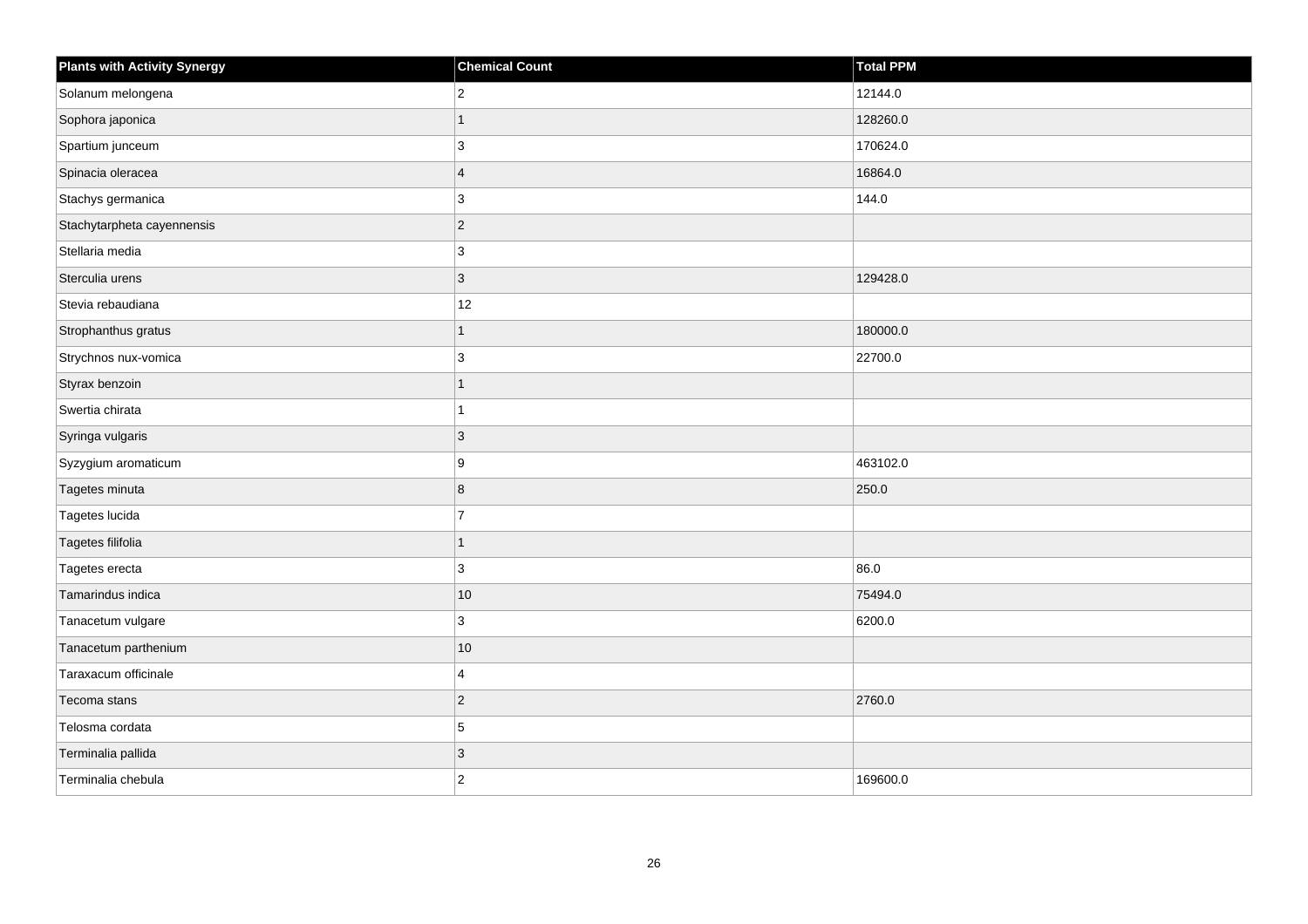| <b>Plants with Activity Synergy</b> | <b>Chemical Count</b> | Total PPM |
|-------------------------------------|-----------------------|-----------|
| Terminalia catappa                  | 3                     | 845700.0  |
| Terminalia bellirica                | $\overline{2}$        |           |
| Tetragonia tetragonioides           | $\overline{3}$        | 13660.0   |
| Teucrium scorodonia                 | 8                     |           |
| Teucrium salviastrum                | 8                     |           |
| Teucrium pseudoscorodonia           | 8                     |           |
| Teucrium polium                     | 12                    |           |
| Teucrium oxylepis                   | 8                     |           |
| Teucrium micropodioides             | 8                     |           |
| Teucrium kotschyanum                | 8                     |           |
| Teucrium gnaphalodes                | 8                     |           |
| Teucrium divaricatum                | 8                     |           |
| Teucrium cyprium                    | 8                     |           |
| Teucrium asiaticum                  | 8                     |           |
| Teucrium arduini                    | $\overline{4}$        |           |
| Theobroma cacao                     | 3                     | 24460.0   |
| Theobroma bicolor                   | $\overline{c}$        |           |
| Theobroma angustifolium             | $\overline{2}$        |           |
| Thespesia populnea                  | $\overline{3}$        |           |
| Thevetia peruviana                  | $\overline{2}$        |           |
| Thevetia neriifolia                 | $\overline{2}$        |           |
| Thuja occidentalis                  | 3                     |           |
| Thymus zygis                        | 9                     |           |
| Thymus x citriodorus                | 9                     |           |
| Thymus vulgaris                     | 16                    | 205956.0  |
| Thymus serpyllum                    | $10\,$                | 22842.0   |
| Thymus saturejoides                 | $\overline{7}$        |           |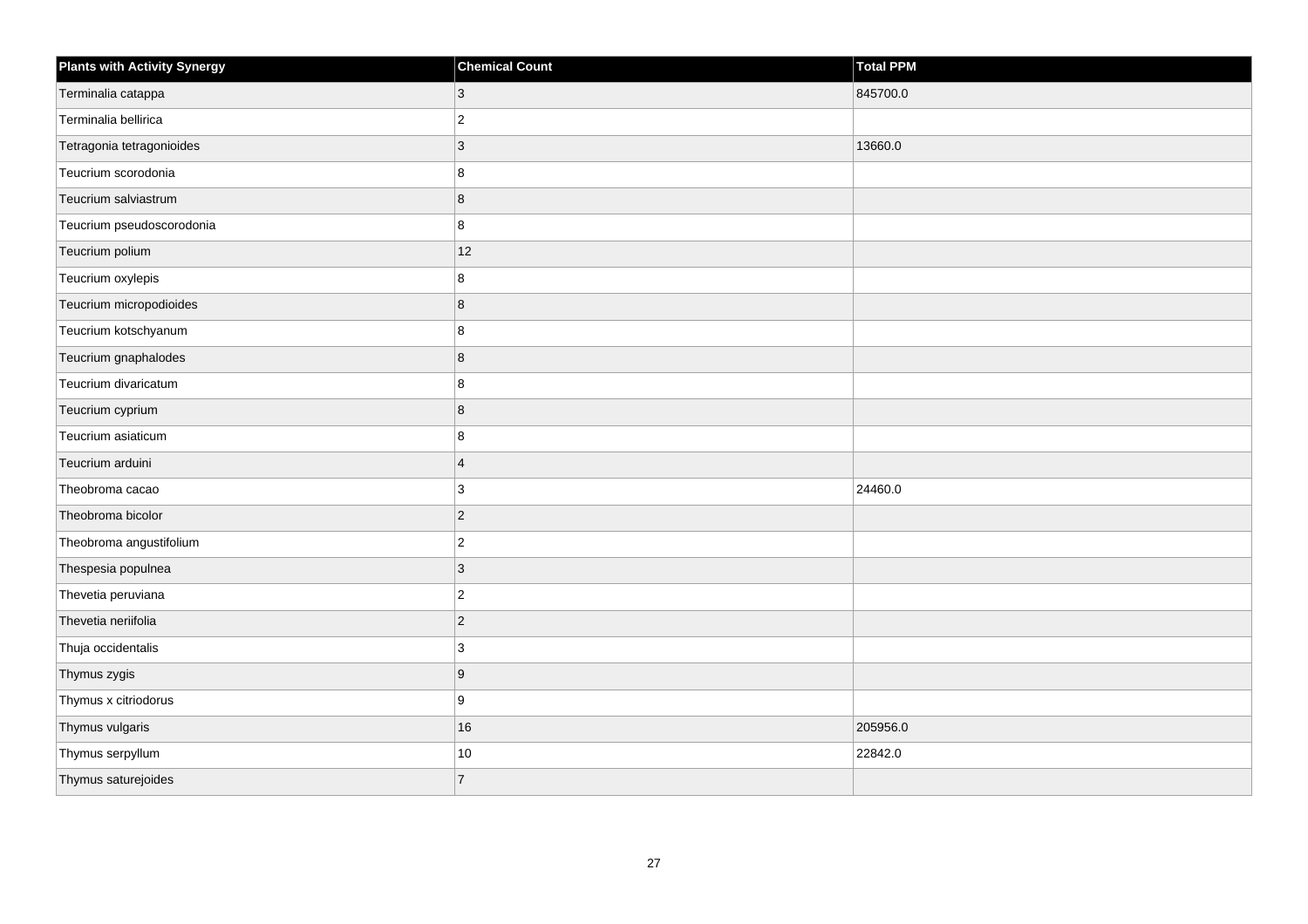| <b>Plants with Activity Synergy</b> | <b>Chemical Count</b> | <b>Total PPM</b> |
|-------------------------------------|-----------------------|------------------|
| Thymus riatarum                     | 8                     |                  |
| Thymus orospedanus                  | 6                     | 11762.0          |
| Thymus mastichina                   | 8                     | 19360.0          |
| Thymus longicaulis                  | 8                     |                  |
| Thymus funkii                       | 13                    |                  |
| Thymus cilicicus                    | 9                     |                  |
| Thymus capitatus                    | 13                    | 18880.0          |
| Thymus broussonettii                | $\overline{7}$        |                  |
| Tilia sp.                           | 6                     |                  |
| Trachyspermum ammi                  | $\overline{3}$        | 61920.0          |
| Tribulus terrestris                 | $\mathbf{2}$          |                  |
| Trichosanthes kirilowii             | $\overline{1}$        |                  |
| Trichosanthes anguina               | $\overline{c}$        | 117000.0         |
| Trichostemma dichotomum             | $\overline{2}$        |                  |
| Trifolium pratense                  | 13                    |                  |
| Trigonella foenum-graecum           | $\overline{c}$        |                  |
| Triticum aestivum                   | 5                     |                  |
| Tropaeolum majus                    | $\overline{1}$        | 20000.0          |
| Turnera diffusa                     | $\overline{2}$        | 2200.0           |
| Tussilago farfara                   | $\overline{c}$        |                  |
| Umbellularia californica            | 12                    | 27040.0          |
| Uncaria guianensis                  | $\overline{1}$        |                  |
| Urtica dioica                       | 3                     | 492197.0         |
| Vaccinium myrtillus                 | 8                     |                  |
| Vaccinium macrocarpon               | 3                     |                  |
| Vaccinium corymbosum                | $10$                  | 0.36             |
| Valeriana officinalis               | 12                    |                  |